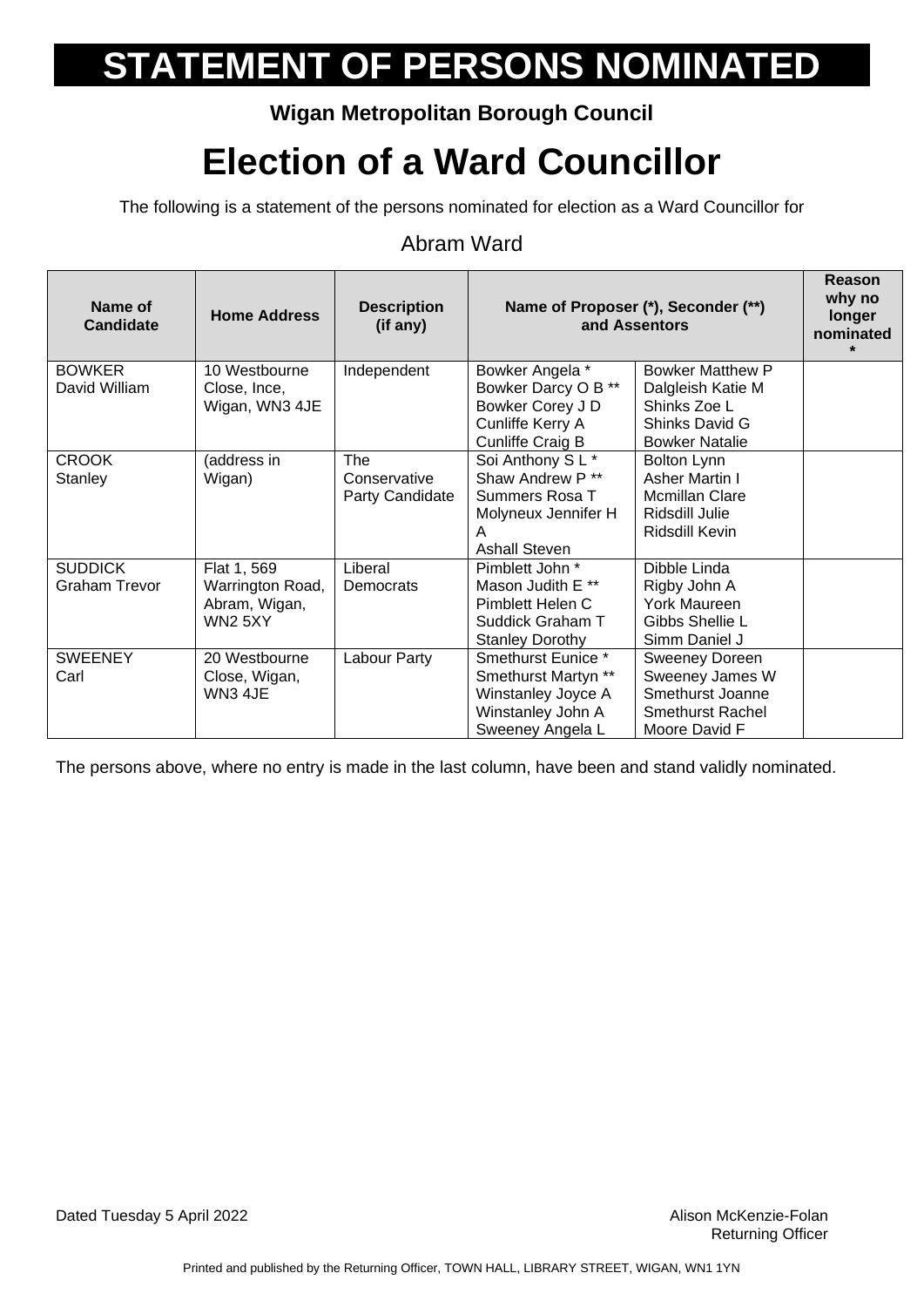### **Wigan Metropolitan Borough Council**

## **Election of a Ward Councillor**

The following is a statement of the persons nominated for election as a Ward Councillor for

#### Ashton Ward

| Name of<br><b>Candidate</b> | <b>Home Address</b> | <b>Description</b><br>(if any) |                                        | Name of Proposer (*), Seconder (**)<br>and Assentors | Reason<br>why no<br>longer<br>nominated<br>$\star$ |
|-----------------------------|---------------------|--------------------------------|----------------------------------------|------------------------------------------------------|----------------------------------------------------|
| <b>MARTIN</b>               | 55 Meadowcroft,     | The                            | <b>Winstanley Michael</b>              | Gardner Naomi                                        |                                                    |
| Paul                        | Ashton-In-          | Conservative                   | W <sup>*</sup>                         | Hardman Mary                                         |                                                    |
|                             | Makerfield, WN4     | Party Candidate                | Winstanley Marie **                    | Walsh Thelma                                         |                                                    |
|                             | 0LJ                 |                                | <b>Winstanley Margaret</b>             | Hawkins Barry A                                      |                                                    |
|                             |                     |                                | м                                      | <b>Tootle Linzi</b>                                  |                                                    |
|                             |                     |                                | Rajnis Samatha M<br><b>Heaton Mark</b> |                                                      |                                                    |
| <b>MATTHEWS</b>             | 44 Mountfield       | Liberal                        | Darbyshire Bobbie-Jo                   | Simm Dominique L N                                   |                                                    |
| Geoffrey Stephen            | Court, Howards      | Democrats                      |                                        | Simm Daniel                                          |                                                    |
|                             | Lane, Orrell,       |                                | Gildart Andrew E <sup>**</sup>         | Mcveigh Amanda                                       |                                                    |
|                             | Wigan, WN5 8PY      |                                | Ashworth Tony                          | McVeigh Marc P                                       |                                                    |
|                             |                     |                                | Confrey Janet                          | Archer Margaret A                                    |                                                    |
|                             |                     |                                | Davies Deborah J                       |                                                      |                                                    |
| <b>RICHARDSON</b>           | 38 Alder Avenue,    | Independent                    | Johnson Leslie *                       | Conroy Mary E                                        |                                                    |
| James Alan                  | Ashton-In-          |                                | Johnson Jean **                        | Hope Derek W                                         |                                                    |
|                             | Makerfield, WN4     |                                | Wilkinson Philip L                     | Hope Maureen E                                       |                                                    |
|                             | 0LS                 |                                | <b>Wilson Thomas</b>                   | <b>Walker Mary</b>                                   |                                                    |
|                             |                     |                                | Carson Debra E                         | <b>Walker Peter</b>                                  |                                                    |
| <b>SYKES</b>                | 33 Satinwood        | Labour Party                   | Gosling Ben G*                         | Towns Kelly A                                        |                                                    |
| Anthony John                | Close, Ashton-In-   |                                | Bullen Jennifer **                     | Towns Stuart J                                       |                                                    |
|                             | Makerfield, WN4     |                                | Griffith June                          | Gowland Jacqueline                                   |                                                    |
|                             | 9NL                 |                                | <b>Griffith Andrew S</b>               | <b>Gowland Mark L</b>                                |                                                    |
|                             |                     |                                | <b>Blackwell Joanne</b>                | <b>Bullen Andrew J</b>                               |                                                    |

The persons above, where no entry is made in the last column, have been and stand validly nominated.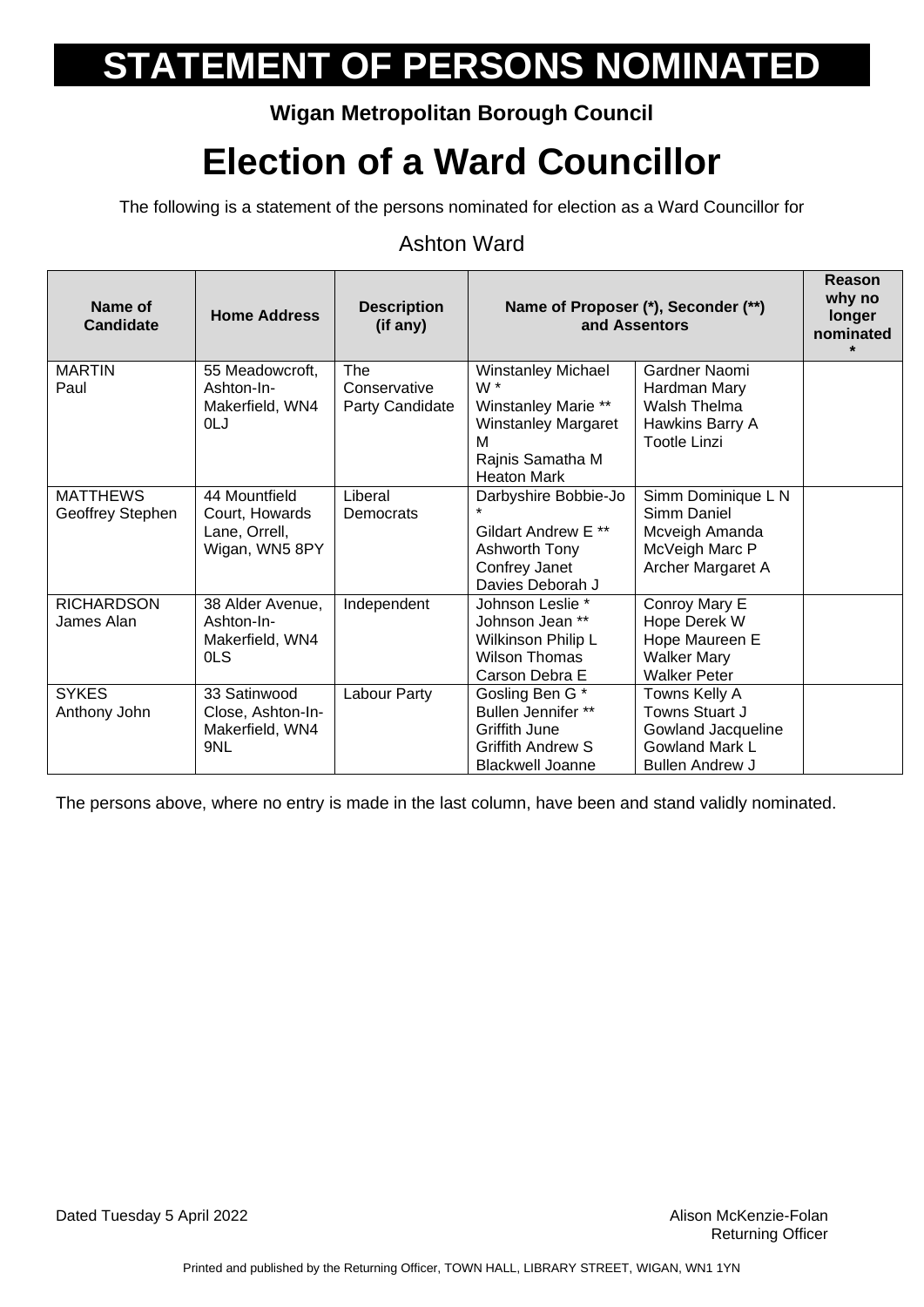### **Wigan Metropolitan Borough Council**

## **Election of a Ward Councillor**

The following is a statement of the persons nominated for election as a Ward Councillor for

#### Aspull New Springs Whelley Ward

| Name of<br>Candidate        | <b>Home Address</b>                                  | <b>Description</b><br>(if any)                | Name of Proposer (*), Seconder (**)<br>and Assentors                                                         |                                                                                                | Reason<br>why no<br>longer<br>nominated |
|-----------------------------|------------------------------------------------------|-----------------------------------------------|--------------------------------------------------------------------------------------------------------------|------------------------------------------------------------------------------------------------|-----------------------------------------|
| <b>CHAPMAN</b><br>Paul John | 44 Fairman<br>Drive, Hindley,<br><b>WN2 2RT</b>      | <b>The</b><br>Conservative<br>Party Candidate | <b>Burney Roderick C E</b><br>Banham Dennis L **<br>Hollings Joan                                            | Murphy Irene A<br>Marsden Luke C<br>Marsden Chloe<br>Marsden Carol                             |                                         |
|                             |                                                      |                                               | Moffitt Lee<br>OConnor Karen L                                                                               | Marsden Barry                                                                                  |                                         |
| <b>CONWAY</b><br><b>Ron</b> | 300 Bolton Road,<br>Aspull, Wigan,<br>Lancs, WN2 1PR | Labour Party                                  | Ready Christopher *<br>Burgoyne Darren **<br>Crompton Jennifer R<br><b>Crompton David G</b><br>Foster John A | Ready Susan E<br>Salter Stephen<br><b>Holland Colin</b><br>Conway Janet<br><b>Walsh Thomas</b> |                                         |

The persons above, where no entry is made in the last column, have been and stand validly nominated.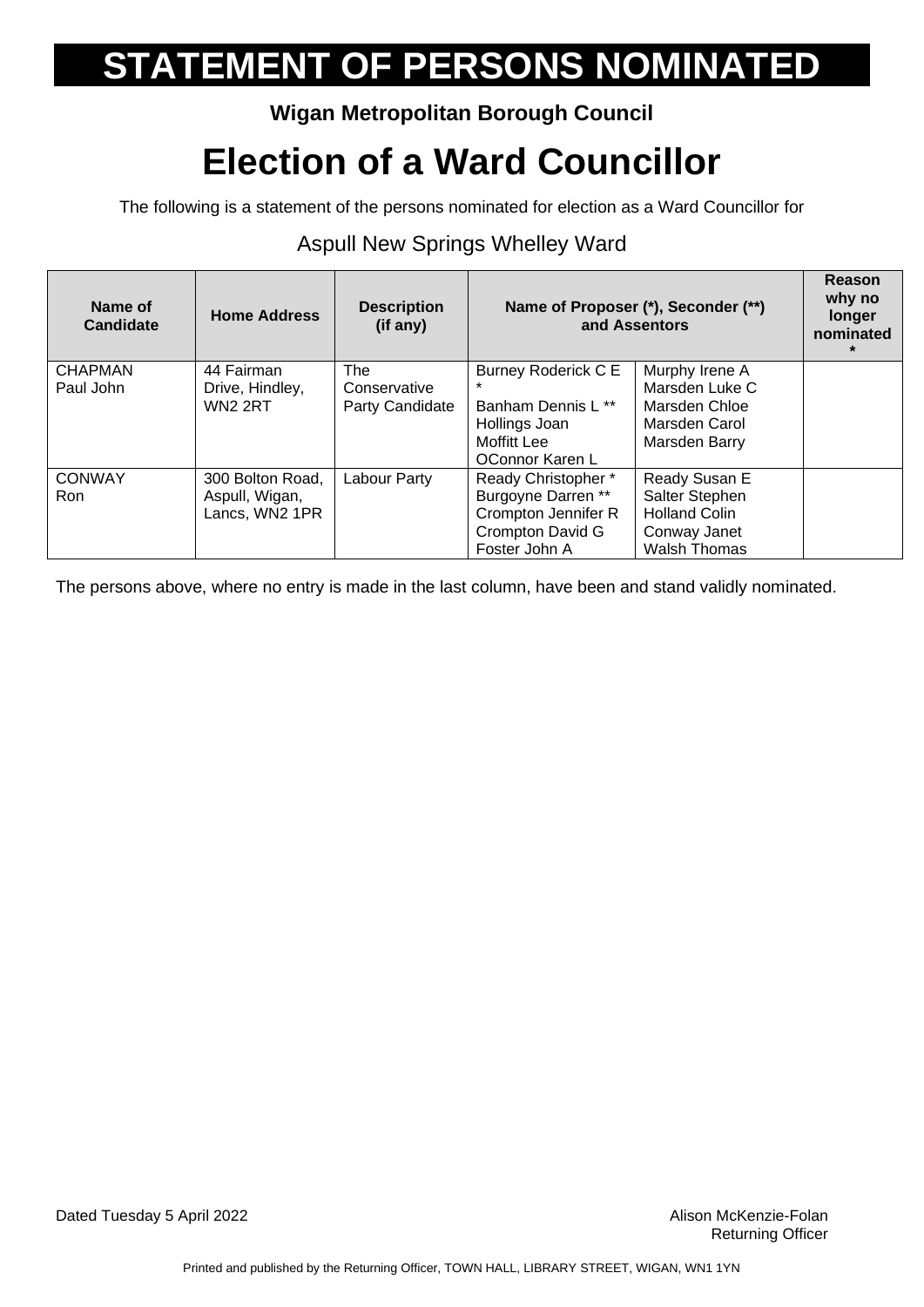### **Wigan Metropolitan Borough Council**

## **Election of a Ward Councillor**

The following is a statement of the persons nominated for election as a Ward Councillor for

### Astley Mosley Common Ward

| Name of<br><b>Candidate</b> | <b>Home Address</b> | <b>Description</b><br>(if any) | Name of Proposer (*), Seconder (**)<br>and Assentors |                          | Reason<br>why no<br>longer<br>nominated |
|-----------------------------|---------------------|--------------------------------|------------------------------------------------------|--------------------------|-----------------------------------------|
| <b>BROWN</b>                | (address in         | Independent                    | Limont-Brown                                         | Earnshaw Robin           |                                         |
| Andy                        | Wigan)              |                                | Victoria *                                           | Haworth Richard          |                                         |
|                             |                     |                                | Lindley Sarah J**                                    | Hughes Jane              |                                         |
|                             |                     |                                | <b>Lindley Robert</b>                                | <b>Hughes Russell</b>    |                                         |
|                             |                     |                                | Hayes Clare P                                        | Rowley Nicola            |                                         |
|                             |                     |                                | Haigh Helen                                          |                          |                                         |
| <b>STIRZAKER</b>            | 64 Wycombe          | The                            | Holt Martin J *                                      | Raisbeck Samantha        |                                         |
| David John                  | Drive, Astley,      | Conservative                   | Owen-Holt Vikki <sup>**</sup>                        | J                        |                                         |
|                             | M29 7WY             | Party Candidate                | Calcutt Patricia G                                   | Raisbeck Neil A          |                                         |
|                             |                     |                                | Calcutt Godfrey R                                    | <b>Barton Howard M</b>   |                                         |
|                             |                     |                                | Minshall Helen D                                     | Barton Laura A           |                                         |
|                             |                     |                                |                                                      | Kelly Stephen            |                                         |
| <b>TAYLOR</b>               | 37 Prospect         | Labour Party                   | Wakefield Paula A *                                  | Matthews Lynda           |                                         |
| Barry John                  | Street, Tyldesley,  |                                | Hickey Maureen **                                    | Boote Alan               |                                         |
|                             | Manchester, M29     |                                | Cook Louise C                                        | Boote Jean               |                                         |
|                             | 8SU                 |                                | Openshaw Andrea                                      | <b>Vaudrey Constance</b> |                                         |
|                             |                     |                                | Fryer Norma                                          | <b>Hickey Raymond</b>    |                                         |

The persons above, where no entry is made in the last column, have been and stand validly nominated.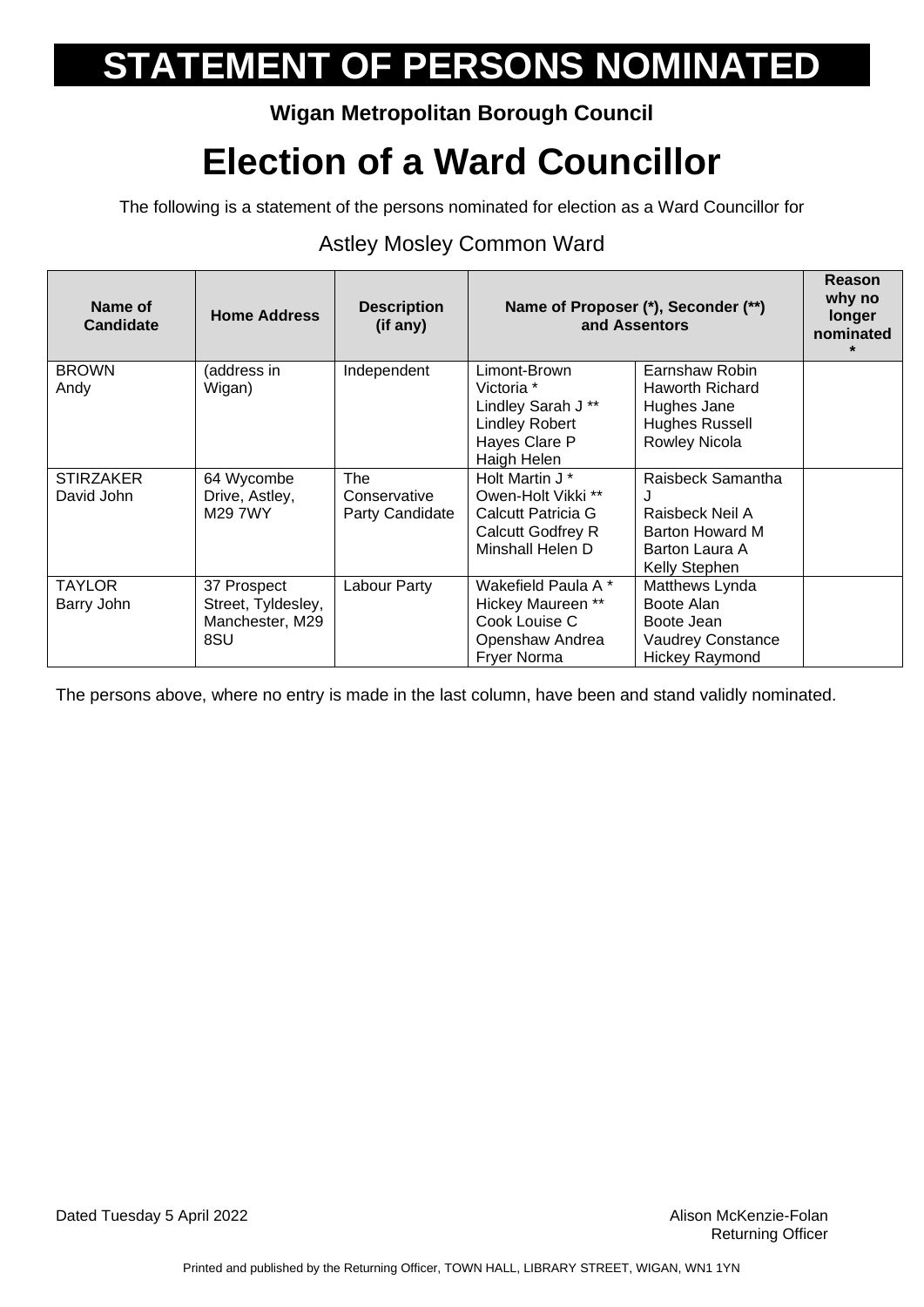### **Wigan Metropolitan Borough Council**

## **Election of a Ward Councillor**

The following is a statement of the persons nominated for election as a Ward Councillor for

#### Atherleigh Ward

| Name of<br><b>Candidate</b>         | <b>Home Address</b>                       | <b>Description</b><br>(if any)         |                                                                                                                                   | Name of Proposer (*), Seconder (**)<br>and Assentors                                                         | Reason<br>why no<br>longer<br>nominated<br>$\star$ |
|-------------------------------------|-------------------------------------------|----------------------------------------|-----------------------------------------------------------------------------------------------------------------------------------|--------------------------------------------------------------------------------------------------------------|----------------------------------------------------|
| <b>HODGKINSON</b><br>Natasha Louise | 5 Russell Street,<br>Atherton, M46<br>0LF | Independent<br><b>Network</b>          | Jones Mabel *<br><b>Timperley Margaret</b><br><b>Howard Margaret</b><br><b>Howard Michael</b>                                     | Hodge Margaret<br>Hodge Jeffrey<br>Howarth John P<br>Howarth Maxine L<br>Gerrard Terence J                   |                                                    |
| <b>IRLAM</b><br>Zoë                 | (address in<br>Wigan)                     | Leigh & Atherton<br>Independents       | Newton Patricia W<br>Greenhalgh Luke *<br>Lassoued Michelle **<br><b>Butler Clare L</b><br>Butler Logan K<br><b>Butler Mark A</b> | McNamara Victoria K<br>McNamara Carl R<br>Allen Sandra<br>Allen Michael T<br>Jack Dehra M                    |                                                    |
| <b>ROBERTS</b><br>Angela Anne       | (address in<br>Wigan)                     | The<br>Conservative<br>Party Candidate | Fairhurst Paul L *<br><b>Wallwork Damien M</b><br>$***$<br>Luke Lois L<br>Cranfield Kathleen<br>Cranfield Garry L                 | Parr Malcolm H<br>Parr Eileen P<br>Benson David R<br><b>Bayley Christopher</b><br><b>Bayley Lesley</b>       |                                                    |
| <b>WAILES</b><br>Debra Susan Ann    | (address in<br>Wigan)                     | Labour Party                           | Pemberton Terence *<br>Selby Christopher M<br>$***$<br>Selby Danielle<br>Pemberton Margaret<br>A<br>Norris Rodney J               | <b>Thornton Julie</b><br><b>Tunnicliffe Anne F</b><br>Davies Terence<br>Davies Sylvana<br><b>Gates Susan</b> |                                                    |

The persons above, where no entry is made in the last column, have been and stand validly nominated.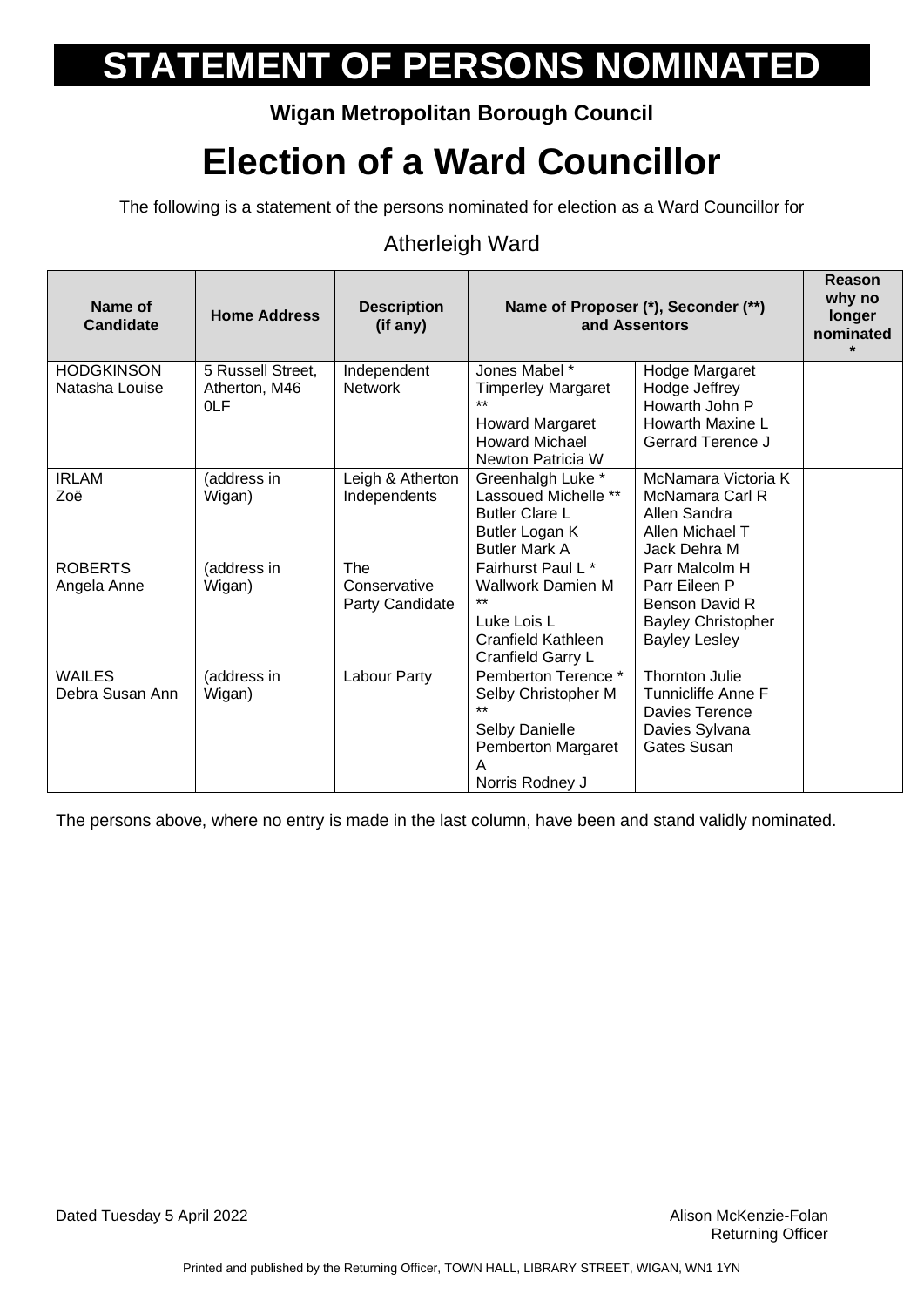### **Wigan Metropolitan Borough Council**

## **Election of a Ward Councillor**

The following is a statement of the persons nominated for election as a Ward Councillor for

#### Atherton Ward

| Name of<br><b>Candidate</b> | <b>Home Address</b> | <b>Description</b><br>(if any) | Name of Proposer (*), Seconder (**)<br>and Assentors |                           | Reason<br>why no<br>longer<br>nominated |
|-----------------------------|---------------------|--------------------------------|------------------------------------------------------|---------------------------|-----------------------------------------|
| <b>FAIRHURST</b>            | (address in         | The                            | Euston Michael P <sup>*</sup>                        | Nolan Janice              |                                         |
| Paul Lambert                | Wigan)              | Conservative                   | Lam Wing Chun **                                     | Lally James               |                                         |
|                             |                     | Party Candidate                | Parry David M                                        | Whyte Anne                |                                         |
|                             |                     |                                | Parry Carole                                         | Davies Paul A             |                                         |
|                             |                     |                                | Nolan Michael J                                      | Davies Janet S            |                                         |
| <b>GERRARD</b>              | 9 Cox Way,          | Independent                    | Hodgkinson Jamie *                                   | Gerrard Gillian           |                                         |
| <b>Stuart Andrew</b>        | Atherton, M46       | <b>Network</b>                 | Watson James P **                                    | Gerrard Andrew R D        |                                         |
|                             | 9FS                 |                                | Hodgkinson James A                                   | Watson Jayne              |                                         |
|                             |                     |                                | Green Lynda                                          | Bradbury Norman A         |                                         |
|                             |                     |                                | Hodgkinson Natasha                                   | <b>Bradbury Mary E</b>    |                                         |
| <b>HILLING</b>              | 2 Wordsworth        | Labour Party                   | Yusifzade Elnur*                                     | Walker Joan               |                                         |
| Julie Ann                   | Avenue,             |                                | Taylor John **                                       | Kitts Geoffrey            |                                         |
|                             | Atherton,           |                                | Hall Stephen R                                       | Crompton Antony G         |                                         |
|                             | Manchester, M46     |                                | Williams Duncan F                                    | <b>Williams Christine</b> |                                         |
|                             | 9WW                 |                                | <b>Walker Fred B</b>                                 | Hall Stephen M            |                                         |
| <b>SMITH</b>                | 68 Gloucester       | Atherton                       | Smith Cameron J <sup>*</sup>                         | Emmison Jessica K         |                                         |
| Quinton John                | Street, Atherton,   | Independent                    | McGurk Mora C <sup>**</sup>                          | Lee James M               |                                         |
|                             | M46 0JT             |                                | Smith Kenneth J                                      | <b>Forshaw Paul</b>       |                                         |
|                             |                     |                                | Carter Richard C                                     | Hampson Winifred          |                                         |
|                             |                     |                                | <b>Hendry Susanne</b>                                | Taylor Paul               |                                         |

The persons above, where no entry is made in the last column, have been and stand validly nominated.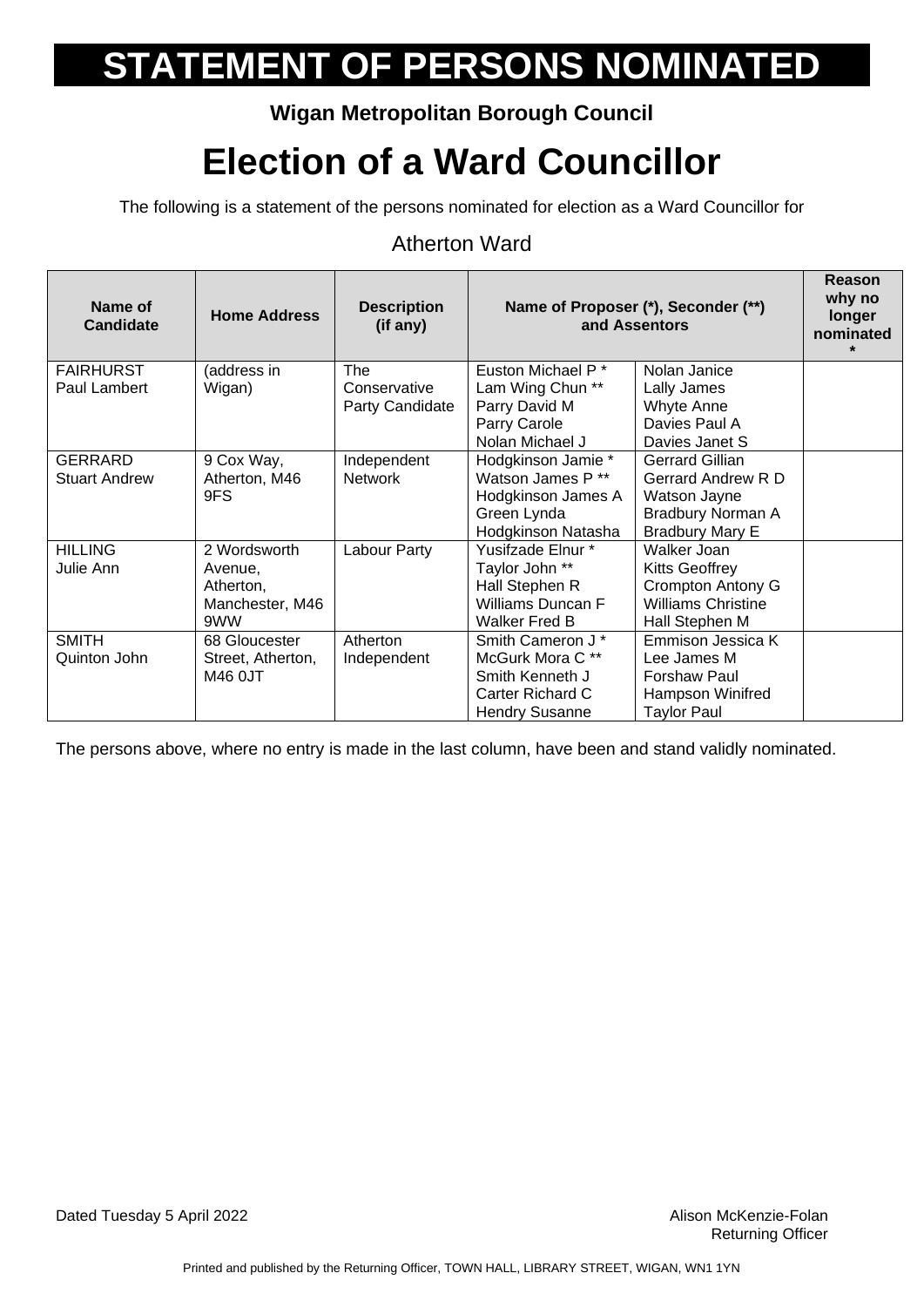### **Wigan Metropolitan Borough Council**

## **Election of a Ward Councillor**

The following is a statement of the persons nominated for election as a Ward Councillor for

#### Bryn Ward

| Name of<br>Candidate | <b>Home Address</b> | <b>Description</b><br>(if any) | Name of Proposer (*), Seconder (**)<br>and Assentors |                                 | Reason<br>why no<br>longer<br>nominated<br>$\star$ |
|----------------------|---------------------|--------------------------------|------------------------------------------------------|---------------------------------|----------------------------------------------------|
| <b>AITCHISON</b>     | (address in         | Labour Party                   | Swift Sandra *                                       | Lawton Peter T                  |                                                    |
| David Josiah         | Wigan)              |                                | Morris William **                                    | <b>Fletcher Daniel W</b>        |                                                    |
|                      |                     |                                | <b>Roberts Paul F</b>                                | <b>Bentley Peter S</b>          |                                                    |
|                      |                     |                                | Allen John T<br>Dyson Mary                           | Swift Katie E N<br>Flusk Jack A |                                                    |
| <b>JONES</b>         | 41 Skelton          | Independent                    | Jones Courtney M <sup>*</sup>                        | Haslam Violet                   |                                                    |
| <b>Steve</b>         | Street, Bryn,       |                                | Jones Rebecca **                                     | Myler Sarah A                   |                                                    |
|                      | WN4 0DQ             |                                | Jones Karen                                          | Myler Scott A                   |                                                    |
|                      |                     |                                | <b>Garnett Paul</b>                                  | McKeown Joanne                  |                                                    |
|                      |                     |                                | Haslam Kenneth                                       | Peet David                      |                                                    |
| <b>RICHARDSON</b>    | 38 Alder Avenue,    | Independent                    | Harwood Alan *                                       | Wright Ernest A                 | Nomination                                         |
| James Alan           | Bryn, Ashton-In-    | <b>Network</b>                 | Harwood Rita **                                      | <b>Connell Peter</b>            | Withdrawn                                          |
|                      | Makerfield, WN4     |                                | Ali Zafar                                            | <b>Chisnall Peter</b>           |                                                    |
|                      | <b>OLS</b>          |                                | Beesley Paul A                                       | <b>Wolstenholme Emily</b>       |                                                    |
|                      |                     |                                | Noreen Saima                                         | м                               |                                                    |
|                      |                     |                                |                                                      | Clarke Kayleigh J               |                                                    |
| <b>TAILOR</b>        | (address in         | <b>The</b><br>Conservative     | Martin Paul *<br>Davis Georgina M <sup>**</sup>      | Roe June<br>Sturdy Edward F     |                                                    |
| Sandip Navnit        | Wigan)              | Party Candidate                | Weston Dorothy I                                     | Sturdy Howard P                 |                                                    |
|                      |                     |                                | McQuillan Denise M                                   | <b>Williams Heather</b>         |                                                    |
|                      |                     |                                | Roe Jeffrey J                                        | <b>Tootle Anita</b>             |                                                    |
| <b>THOMAS</b>        | 40 Holmes           | Liberal                        | Griffiths Marie S*                                   | McCluskey Michael J             |                                                    |
| <b>Stuart David</b>  | House Avenue,       | Democrats                      | Nilsson Erik A**                                     | Wilson Raymond B                |                                                    |
|                      | Wigan, WN3 6ED      |                                | Hankinson Paula                                      | Chivers Janette A               |                                                    |
|                      |                     |                                | Mitchell William                                     | <b>Redfearn Edith</b>           |                                                    |
|                      |                     |                                | Mitchell Margaret E                                  | <b>Whittaker Carol A</b>        |                                                    |

The persons above, where no entry is made in the last column, have been and stand validly nominated.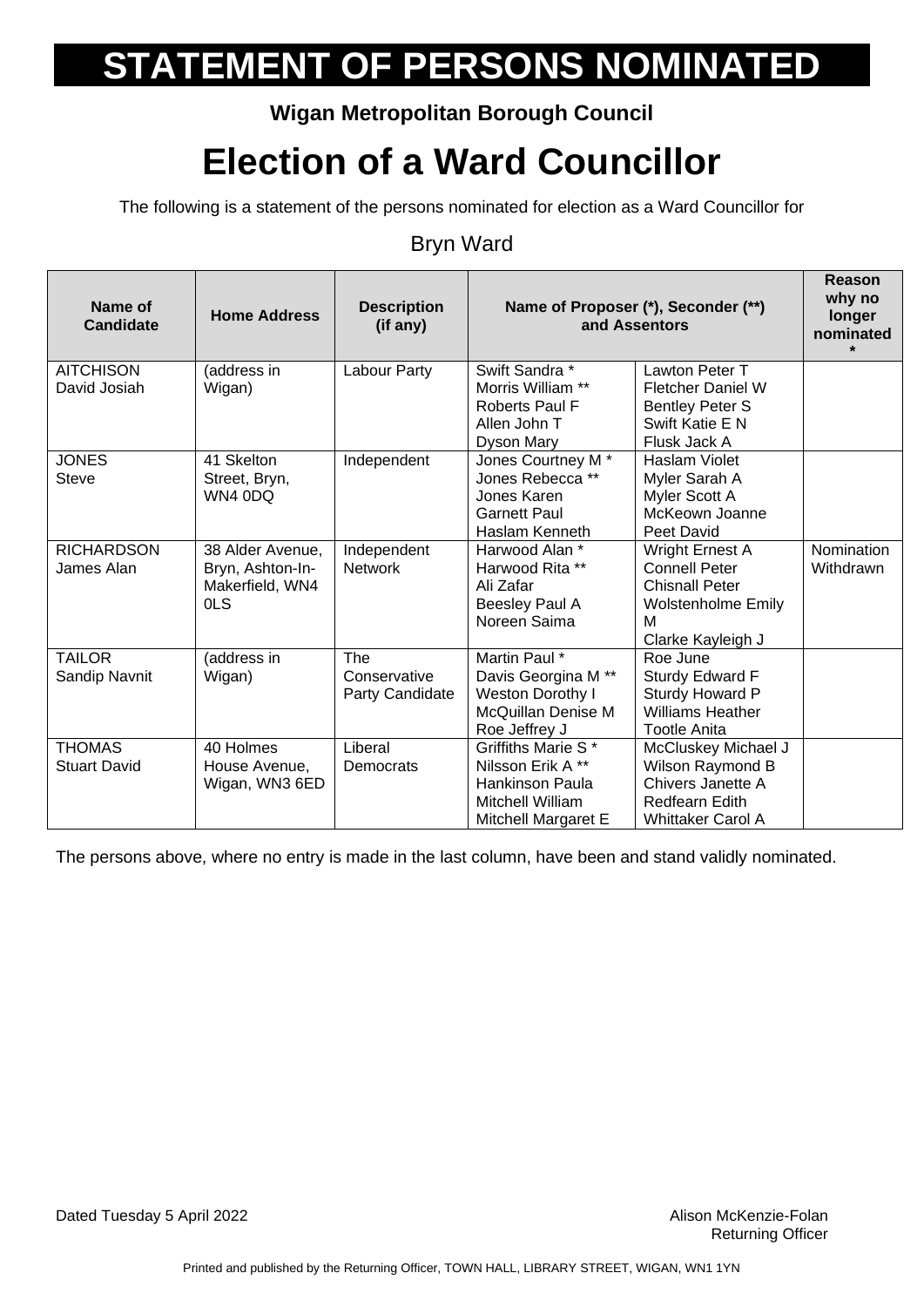### **Wigan Metropolitan Borough Council**

## **Election of a Ward Councillor**

The following is a statement of the persons nominated for election as a Ward Councillor for

#### Douglas Ward

| Name of<br>Candidate | <b>Home Address</b> | <b>Description</b><br>(if any) | Name of Proposer (*), Seconder (**)<br>and Assentors |                          | Reason<br>why no<br>longer<br>nominated<br>$\star$ |
|----------------------|---------------------|--------------------------------|------------------------------------------------------|--------------------------|----------------------------------------------------|
| CALLAGHAN            | 5 Rosemary          | Labour Party                   | Brady John *                                         | Horrocks Eileen          |                                                    |
| Mary Gwendoline      | Crescent, Wigan,    |                                | Brady Denise J **                                    | Moore Kathleen A         |                                                    |
|                      | WN13XF              |                                | Kettle Margaret                                      | <b>Skilling Andrew M</b> |                                                    |
|                      |                     |                                | <b>Lillis Francis</b>                                | <b>Skilling Margaret</b> |                                                    |
|                      |                     |                                | Lillis Evelvn                                        | <b>Flannery Terence</b>  |                                                    |
| <b>RILEY</b>         | 285 Ormskirk        | <b>The</b>                     | Owens Michael C <sup>*</sup>                         | <b>Meadow Susan</b>      |                                                    |
| Michael Stephen      | Road, Wigan,        | Conservative                   | Pritchard Andrea B <sup>**</sup>                     | Peet Jean M              |                                                    |
|                      | <b>WN5 9DN</b>      | Party Candidate                | Lees Mavis                                           | <b>Hewlett Claire L</b>  |                                                    |
|                      |                     |                                | Owen Jessica                                         | Sharkey June E           |                                                    |
|                      |                     |                                | Meadow Neil S                                        | Cross Barry J            |                                                    |

The persons above, where no entry is made in the last column, have been and stand validly nominated.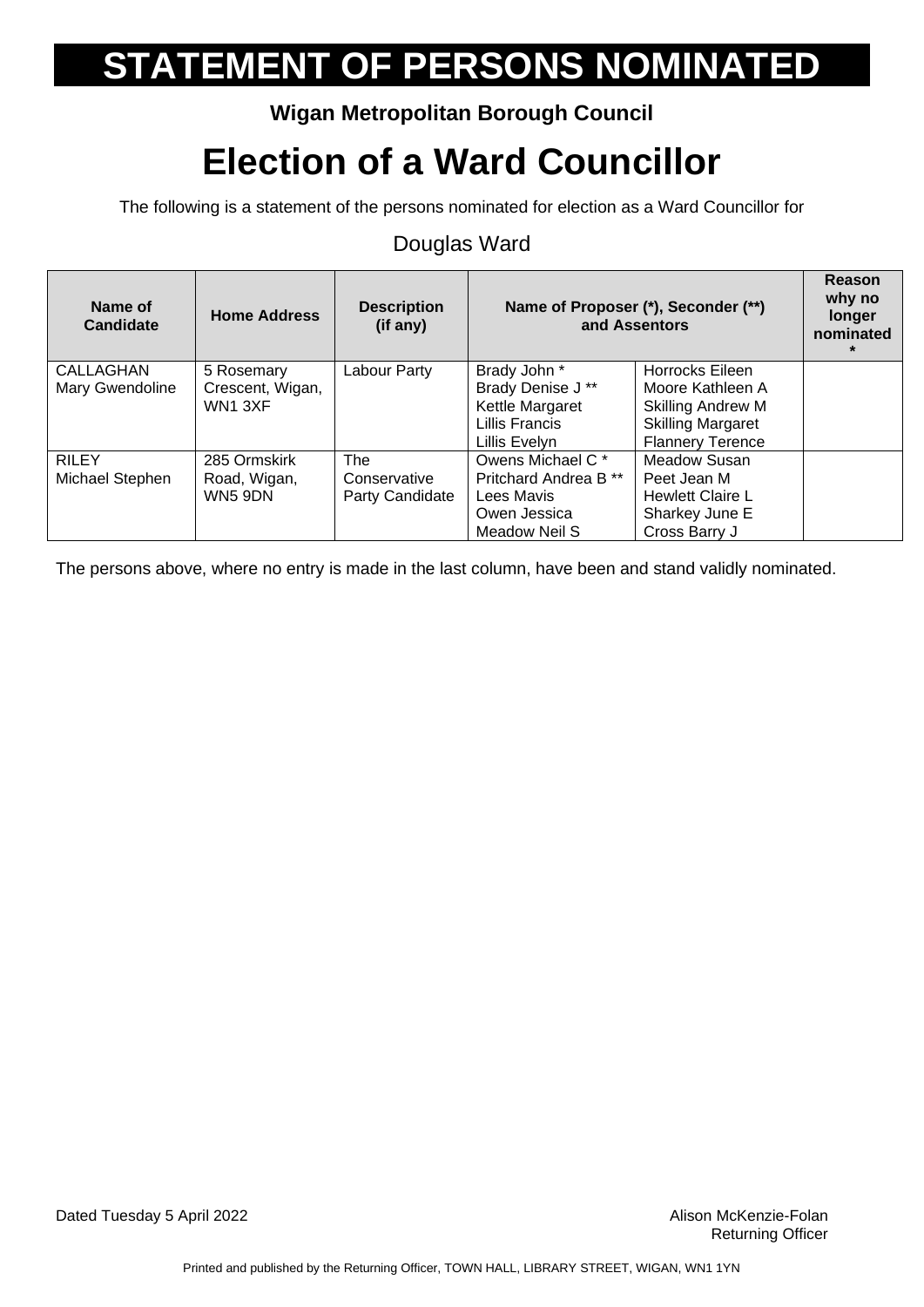### **Wigan Metropolitan Borough Council**

## **Election of a Ward Councillor**

The following is a statement of the persons nominated for election as a Ward Councillor for

#### Golborne & Lowton West Ward

| Name of<br><b>Candidate</b>         | <b>Home Address</b>                         | <b>Description</b><br>(if any)         | Name of Proposer (*), Seconder (**)<br>and Assentors                                                     |                                                                                                         | <b>Reason</b><br>why no<br>longer<br>nominated<br>$\star$ |
|-------------------------------------|---------------------------------------------|----------------------------------------|----------------------------------------------------------------------------------------------------------|---------------------------------------------------------------------------------------------------------|-----------------------------------------------------------|
| <b>GAMBLES</b><br>Susan             | 108 Holme<br>Terrace, Wigan,<br>WN1 2HF     | Labour Party                           | Merrett Roger P*<br>Merrett Gena <sup>**</sup><br>Doherty Derek A<br>Arkwright Sylvia<br>Klieve Yvonne M | Klieve Mark A<br>Finnigan Ann<br><b>Birznieks Eric W</b><br><b>Milward Colin</b><br><b>Rigby Colin</b>  |                                                           |
| <b>GEDDES</b><br>James Falle        | 101 Braithwaite<br>Road, Lowton,<br>WA3 2GA | The<br>Conservative<br>Party Candidate | Crook Stanley *<br>Crook Ann **<br><b>Thilwind Brian</b><br>Thilwind Genka<br><b>Tailor Sandip N</b>     | Tailor Rebecca H<br>Worswick James<br>Percival Alan<br>Evans Wayne<br>Evans Jenny                       |                                                           |
| <b>HOLLAND</b><br>Andrew Julian Lee | 5 Rowan Hill,<br>Whelley, Wigan,<br>WN1 3NZ | Liberal<br>Democrats                   | Gleave Paul *<br>Nixon Alan **<br>Gleave Sheila A<br>Nixon Joan<br>Schoelzel Mark E                      | Maxwell Maxine L<br>Mendel Gregor<br>Bousique-Green<br>Luke<br><b>Mitchell Catherine</b><br>Taylor Eric |                                                           |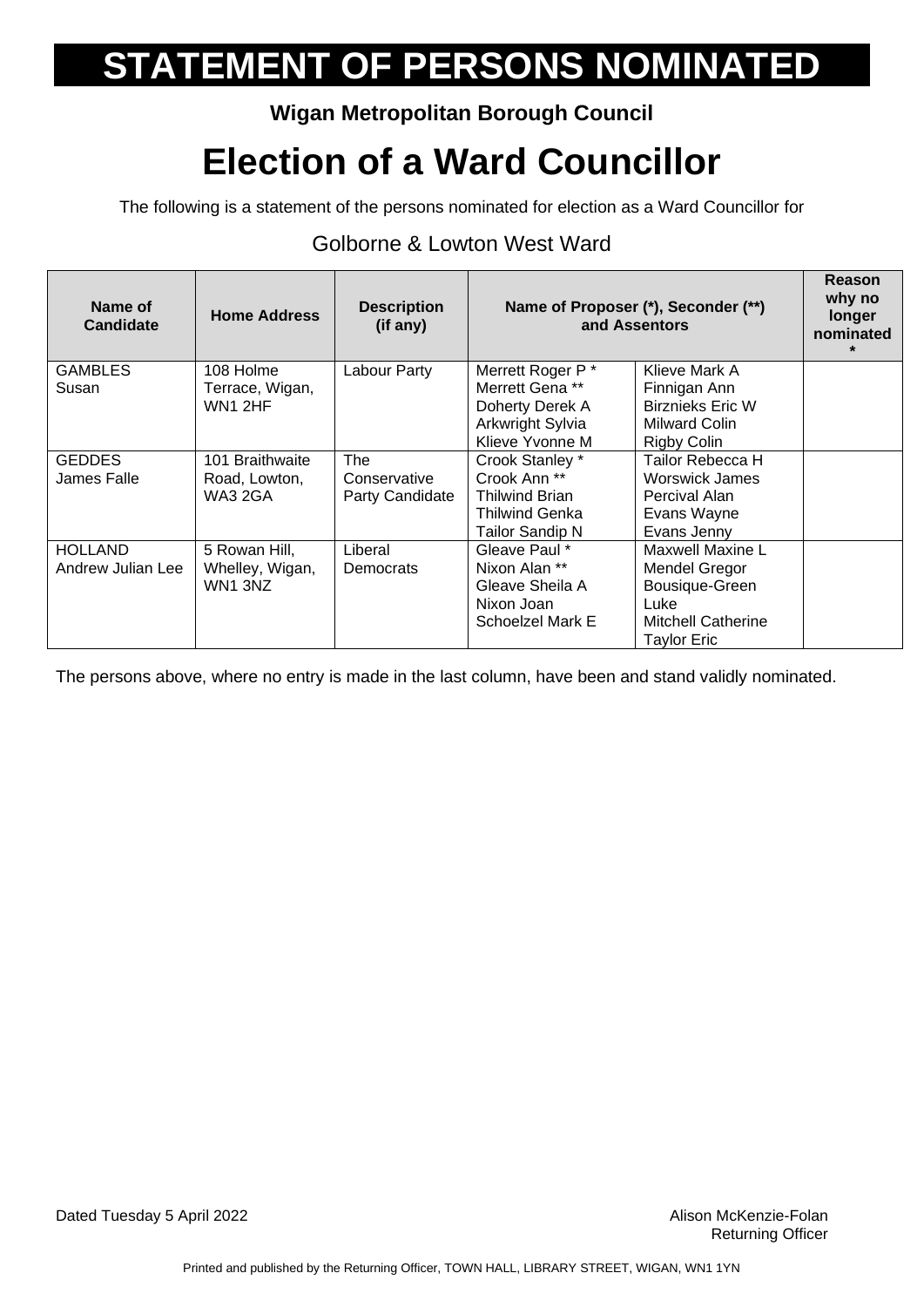### **Wigan Metropolitan Borough Council**

## **Election of a Ward Councillor**

The following is a statement of the persons nominated for election as a Ward Councillor for

#### Hindley Ward

| Name of<br><b>Candidate</b> | <b>Home Address</b> | <b>Description</b><br>(if any) | Name of Proposer (*), Seconder (**)<br>and Assentors |                        | Reason<br>why no<br>longer<br>nominated<br>$\star$ |
|-----------------------------|---------------------|--------------------------------|------------------------------------------------------|------------------------|----------------------------------------------------|
| <b>GASKELL</b>              | 115 Atherton        | <b>UKIP</b>                    | Gaskell Leon J*                                      | Derbyshire Noel A      |                                                    |
| Jordan James                | Road, Hindley,      |                                | Atkinson Julie **                                    | Mort Caitlin V         |                                                    |
|                             | Wigan, WN2 3EE      |                                | Gaskell Jordan J                                     | Mort Carol             |                                                    |
|                             |                     |                                | Atkinson Lauren J                                    | Worthington June       |                                                    |
|                             |                     |                                | King Lynne B                                         | <b>Buckley Tracey</b>  |                                                    |
| <b>SKIPWORTH</b>            | 23 Lincoln Road,    | Liberal                        | Ellis Hazel *                                        | Hinnigan William J     |                                                    |
| John Charles                | Hindley, Wigan,     | Democrats                      | Barton Carol A**                                     | <b>Barton Henry</b>    |                                                    |
|                             | <b>WN2 3QY</b>      |                                | Smith Anne M                                         | Skipworth Sarah J      |                                                    |
|                             |                     |                                | Davey Stephen                                        | Skipworth Gary J       |                                                    |
|                             |                     |                                | <b>Wilkinson Betty</b>                               | <b>Wood Beatrice</b>   |                                                    |
| <b>TALBOT</b>               | 4 Moorland          | Labour Party                   | Manser Keith R <sup>*</sup>                          | Clegg lan T            |                                                    |
| Jim                         | Road, Hindley,      |                                | Manser Janet M <sup>**</sup>                         | Clegg Sheila           |                                                    |
|                             | <b>WN2 3BP</b>      |                                | Clarke Michael                                       | Eccles-Churton         |                                                    |
|                             |                     |                                | Churton James E                                      | Marian A               |                                                    |
|                             |                     |                                | Wolstenholme Roy L                                   | Blay Paul J            |                                                    |
|                             |                     |                                |                                                      | <b>Talbot Elaine D</b> |                                                    |
| <b>WINSTANLEY</b>           | (address in         | <b>The</b>                     | Chapman Paul J *                                     | Roberts William J      |                                                    |
| Marie                       | Wigan)              | Conservative                   | Chapman Michelle C<br>$+ +$                          | Ashton Brian           |                                                    |
|                             |                     | Party Candidate                |                                                      | Martland Margaret G    |                                                    |
|                             |                     |                                | Jones Wendy                                          | Martland David J       |                                                    |
|                             |                     |                                | <b>Walton Pauline</b>                                | Monaghan Daniel P      |                                                    |
|                             |                     |                                | <b>Pownall Michael</b>                               |                        |                                                    |

The persons above, where no entry is made in the last column, have been and stand validly nominated.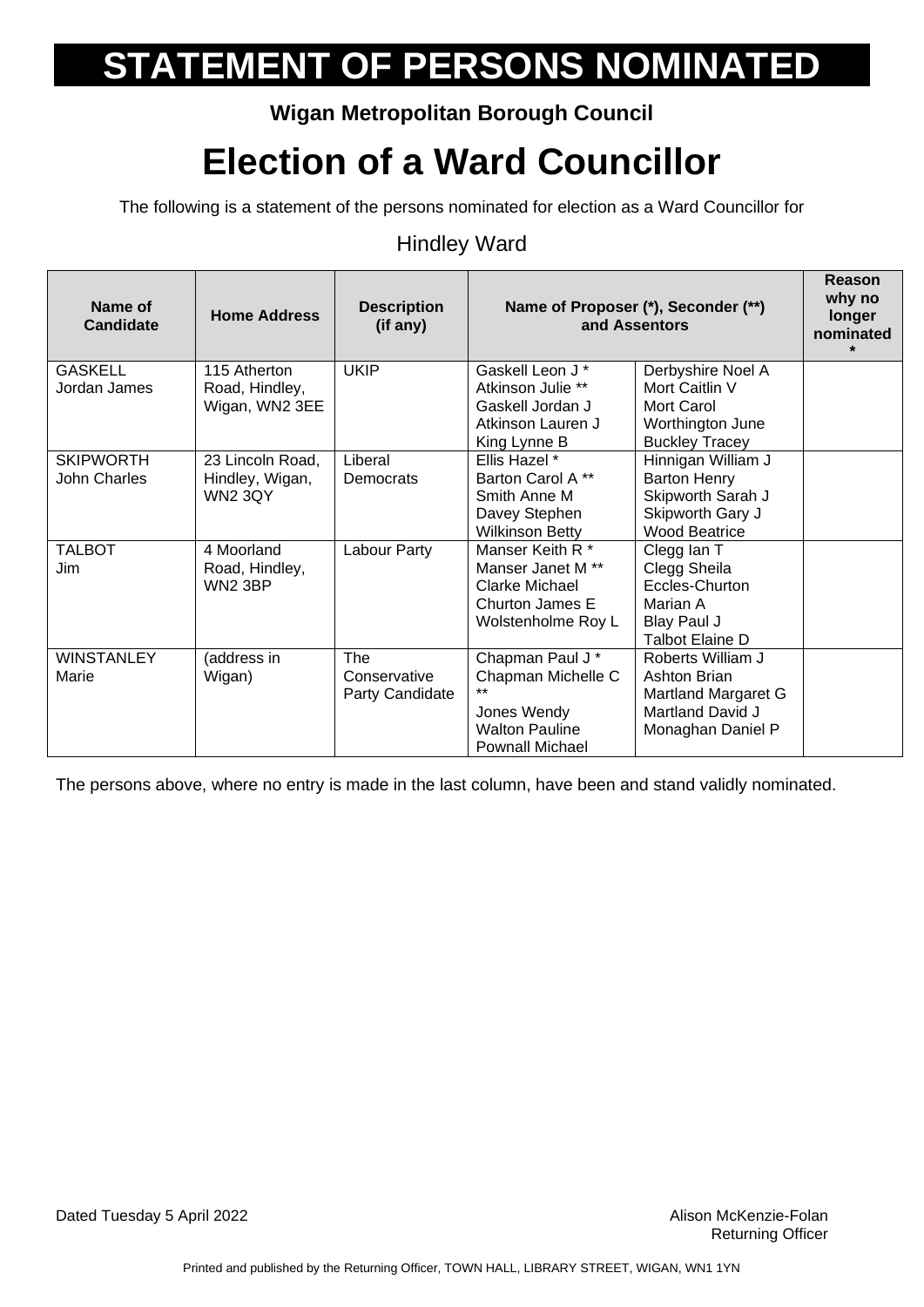### **Wigan Metropolitan Borough Council**

## **Election of a Ward Councillor**

The following is a statement of the persons nominated for election as a Ward Councillor for

#### Hindley Green Ward

| Name of<br><b>Candidate</b> | <b>Home Address</b> | <b>Description</b><br>(if any) | Name of Proposer (*), Seconder (**)<br>and Assentors |                        | Reason<br>why no<br>longer<br>nominated<br>$\star$ |
|-----------------------------|---------------------|--------------------------------|------------------------------------------------------|------------------------|----------------------------------------------------|
| <b>ATHERTON</b>             | (address in         | The                            | Rimmer Philip S*                                     | Starr Anne             |                                                    |
| Susan                       | Wigan)              | Conservative                   | Fairhurst Andrew F**                                 | Carroll Alan           |                                                    |
|                             |                     | Party Candidate                | Whittle John J                                       | Dudgeon Lynton P       |                                                    |
|                             |                     |                                | <b>Whittle Pauline</b>                               | Carroll Susan J        |                                                    |
|                             |                     |                                | Starr John                                           | Garrity Josh L         |                                                    |
| <b>LLOYD</b>                | (address in         | Independent                    | Lawler Christine *                                   | Baker Sarah J          |                                                    |
| Deborah                     | Fylde)              | <b>Network</b>                 | Lane Barbara M <sup>**</sup>                         | Walsh Michael D        |                                                    |
|                             |                     |                                | <b>Taylor Christine</b>                              | Bradshaw Julie A       |                                                    |
|                             |                     |                                | Lawler Kimberley                                     | <b>Disley Glenys</b>   |                                                    |
|                             |                     |                                | Pastore Luke A                                       | Disley Alan            |                                                    |
| <b>PALMER</b>               | (address in         | Labour Party                   | Vickers John M <sup>*</sup>                          | Harter Lucinda R       |                                                    |
| James Thomas                | Wigan)              |                                | Vickers Anne S**                                     | Osborne Stephen P      |                                                    |
|                             |                     |                                | Aitchison David J                                    | <b>Bennett Paul</b>    |                                                    |
|                             |                     |                                | Davies-Jenkins Harry                                 | Bennett(JNR) Paul      |                                                    |
|                             |                     |                                | Clegg Bethany R                                      | <b>Bennett Sylvia</b>  |                                                    |
| <b>SKIPWORTH</b>            | 5 Daisybank         | Liberal                        | Bodle Geoffrey H *                                   | Shore Paul A           |                                                    |
| Gary John                   | Close, Hindley,     | Democrats                      | Bodle Karen **                                       | <b>Riley Ginette L</b> |                                                    |
|                             | Wigan, WN2 3DY      |                                | Winrow Liam A                                        | Riley Paul A           |                                                    |
|                             |                     |                                | Wright Cawton J                                      | Stockton Alison        |                                                    |
|                             |                     |                                | Wright Louise A                                      | Stockton Gareth L      |                                                    |

The persons above, where no entry is made in the last column, have been and stand validly nominated.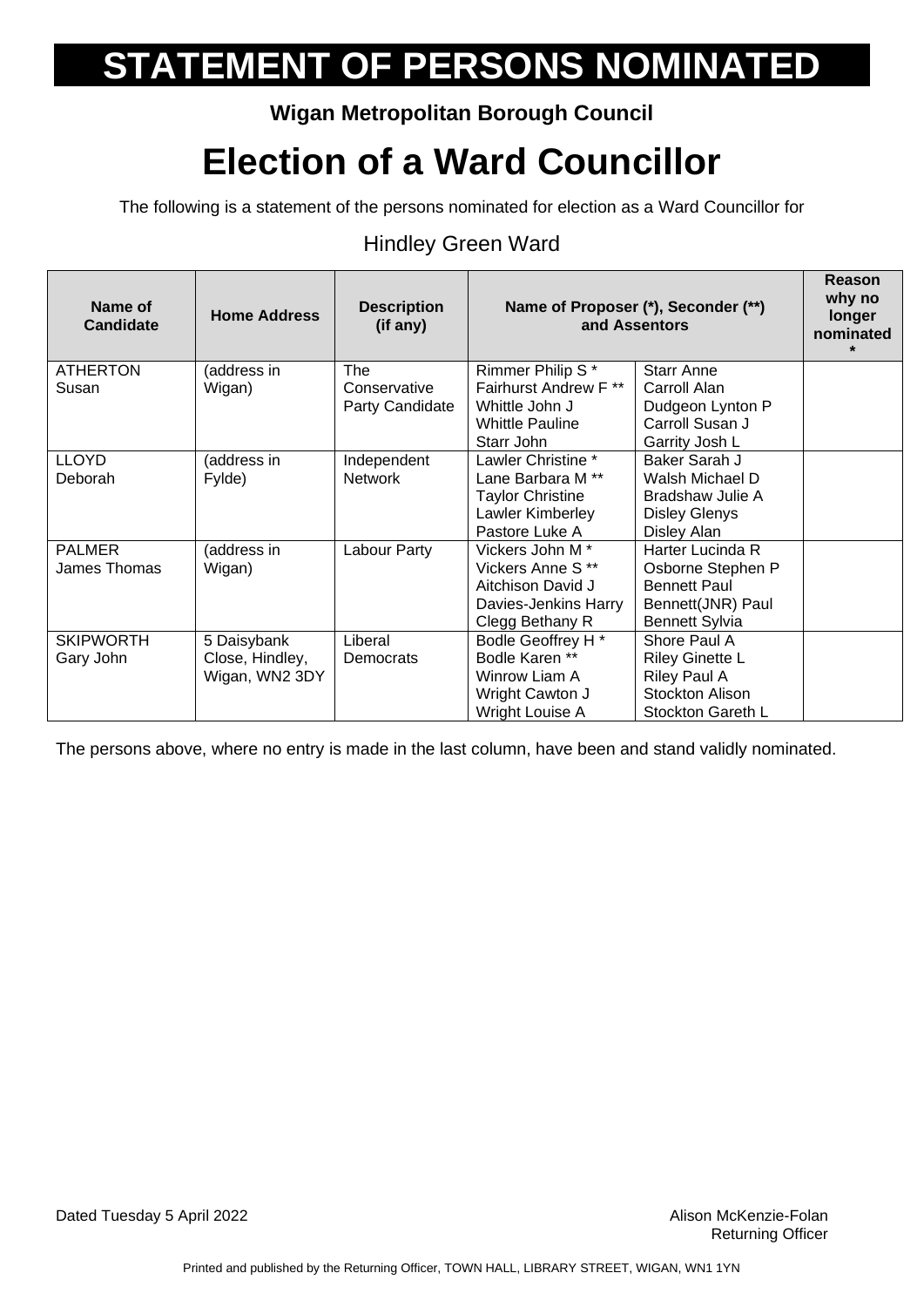### **Wigan Metropolitan Borough Council**

## **Election of a Ward Councillor**

The following is a statement of the persons nominated for election as a Ward Councillor for

#### Ince Ward

| Name of<br>Candidate | <b>Home Address</b> | <b>Description</b><br>(if any) |                        | Name of Proposer (*), Seconder (**)<br>and Assentors | Reason<br>why no<br>longer<br>nominated<br>$\star$ |
|----------------------|---------------------|--------------------------------|------------------------|------------------------------------------------------|----------------------------------------------------|
| <b>ATHERTON</b>      | (address in         | <b>The</b>                     | Gupta Yamini *         | Orritt Margaret E                                    |                                                    |
| Allan                | Wigan)              | Conservative                   | Waterworth Jeffrey **  | Abram David                                          |                                                    |
|                      |                     | Party Candidate                | Ingram Maureen         | Burgess James C                                      |                                                    |
|                      |                     |                                | <b>Edwards Anthony</b> | Dalton Terry W                                       |                                                    |
|                      |                     |                                | Lowe Colin             | Hunter John R                                        |                                                    |
| <b>MOODIE</b>        | 11 Somerville       | Labour Party                   | Molyneux David T *     | Sayer Eric                                           |                                                    |
| James                | Road, Wigan,        |                                | Sharratt Janice **     | Daly John                                            |                                                    |
|                      | <b>WN1 2RX</b>      |                                | Wall Pamela            | <b>Sharratt Alan</b>                                 |                                                    |
|                      |                     |                                | Wall David             | Davies Jean V                                        |                                                    |
|                      |                     |                                | <b>Bartley Yvonne</b>  | Molyneux Sheila                                      |                                                    |

The persons above, where no entry is made in the last column, have been and stand validly nominated.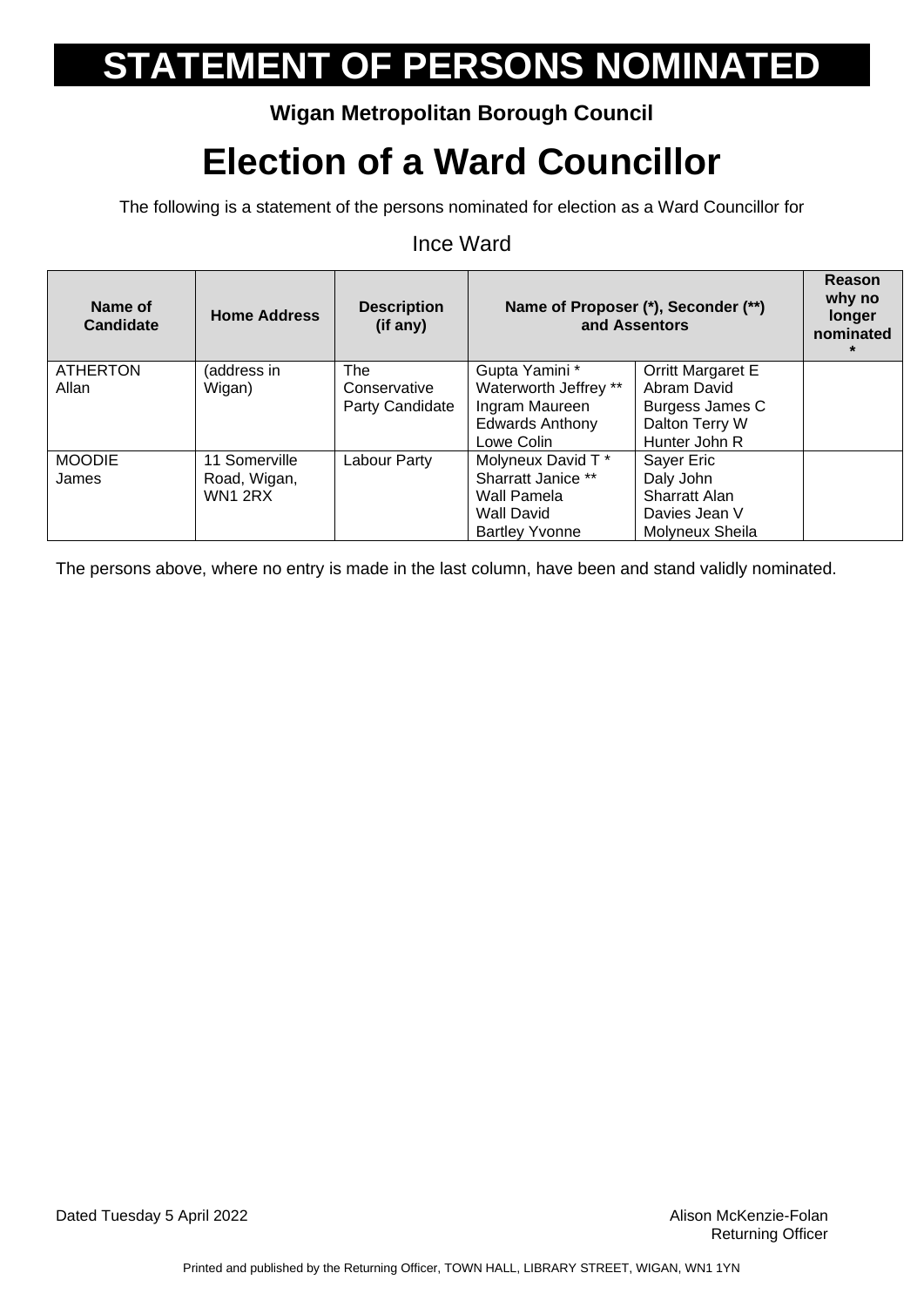### **Wigan Metropolitan Borough Council**

## **Election of Ward Councillors**

The following is a statement of the persons nominated for election of **Two** Ward Councillors for

#### Leigh East Ward

| Name of<br><b>Candidate</b> | <b>Home Address</b> | <b>Description</b><br>(if any) | Name of Proposer (*), Seconder (**)<br>and Assentors |                          | <b>Reason</b><br>why no<br>longer<br>nominated |
|-----------------------------|---------------------|--------------------------------|------------------------------------------------------|--------------------------|------------------------------------------------|
| <b>BARTON</b>               | 591 East            | The                            | <b>Hilton Hazel</b> *                                | Coop John                |                                                |
| <b>Trevor Halliwell</b>     | Lancashire Road,    | Conservative                   | Hynes John **                                        | Chadwick Ian             |                                                |
|                             | Astley,             | Party Candidate                | <b>Hynes Eileen</b>                                  | <b>Chadwick Marlene</b>  |                                                |
|                             | Manchester, M29     |                                | <b>Hynes Patrick</b>                                 | <b>Harrison Marian</b>   |                                                |
|                             | 7HU                 |                                | Coop Janet                                           | Harrison John            |                                                |
| <b>BROOKS</b>               | 10 Ackers Fold,     | Liberal                        | Dowsett John *                                       | <b>Tuxworth Thomas S</b> |                                                |
| Simon Paul                  | Leigh, WN7 4BQ      | Democrats                      | Dowsett Pauline **                                   | <b>Gumm Neil</b>         |                                                |
|                             |                     |                                | Atherton Marjorie                                    | Knowles Melanie          |                                                |
|                             |                     |                                | Day Frederick W                                      | Squires Donna            |                                                |
|                             |                     |                                | <b>Lowe Mildred</b>                                  | Savage Lynne             |                                                |
| <b>GUEST</b>                | 20 Pennington       | <b>Labour Party</b>            | Cunliffe Keith *                                     | <b>Eldridge Trena</b>    |                                                |
| Shelley                     | Avenue, Leigh,      |                                | Platt Joanne M **                                    | Rowlinson Peter A        |                                                |
|                             | Lancashire, WN7     |                                | Fleming Ian M                                        | <b>Croft Terry</b>       |                                                |
|                             | 3JD                 |                                | Anderton Jean A                                      | Mitchell Alison          |                                                |
|                             |                     |                                | Owens Angela M                                       | Spragg Hilary            |                                                |
| <b>GUNBY</b>                | (address in         | The                            | Hilton Hazel *                                       | Coop John                |                                                |
| Stephen Richard             | Wigan)              | Conservative                   | Hynes John **                                        | Chadwick Ian             |                                                |
|                             |                     | Party Candidate                | Hynes Eileen                                         | <b>Chadwick Marlene</b>  |                                                |
|                             |                     |                                | <b>Hynes Patrick</b>                                 | <b>Harrison Marian</b>   |                                                |
|                             |                     |                                | Coop Janet                                           | Harrison John            |                                                |
| <b>MORLEY</b>               | 6 Balmoral Drive,   | Leigh East                     | Morley Geraldine *                                   | Williams Thelma          |                                                |
| James Edward                | Leigh, WN7 2TX      | Independent                    | Tice Kerry **                                        | Hardman Emma C           |                                                |
|                             |                     |                                | Haselden David                                       | Sales Julia A            |                                                |
|                             |                     |                                | <b>Kendrick Mark</b>                                 | Winstanley Joseph G      |                                                |
|                             |                     |                                | Dean Julie                                           | Tran David A             |                                                |
| <b>WALKER</b>               | 273 Bolton Road,    | <b>Labour Party</b>            | Cunliffe Keith *                                     | Fleming lan M            |                                                |
| Fred                        | Atherton,           |                                | Platt Joanne M **                                    | <b>Kendrick Mark</b>     |                                                |
|                             | Manchester, M46     |                                | <b>Taylor Francis</b>                                | Dixon Hazel              |                                                |
|                             | 9HG                 |                                | <b>Taylor Catherine</b>                              | <b>Wilcock Karen</b>     |                                                |
|                             |                     |                                | Cunliffe Ann M                                       | Cunningham Kerry S       |                                                |

The persons above, where no entry is made in the last column, have been and stand validly nominated.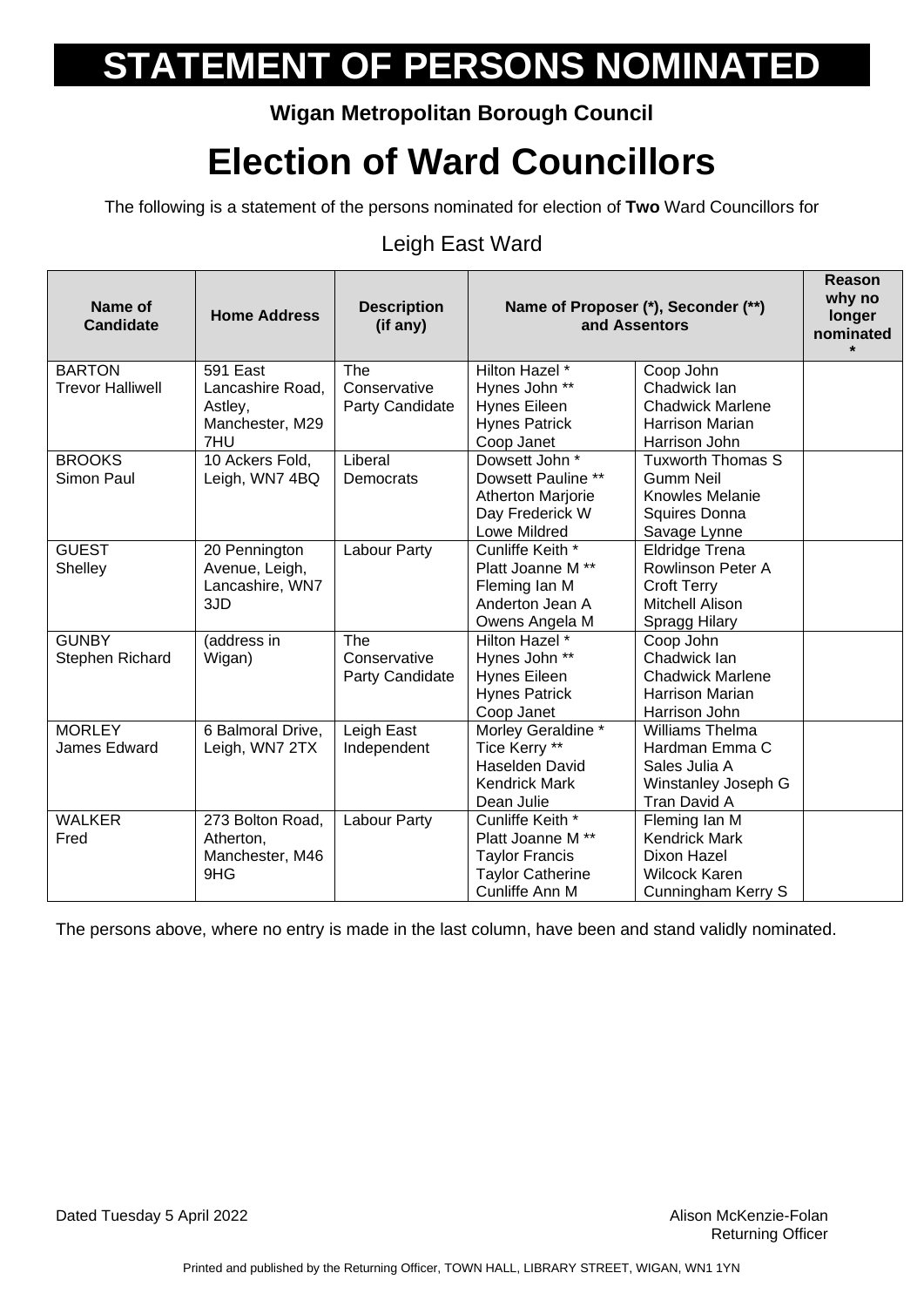### **Wigan Metropolitan Borough Council**

## **Election of a Ward Councillor**

The following is a statement of the persons nominated for election as a Ward Councillor for

### Leigh South Ward

| Name of<br>Candidate | <b>Home Address</b> | <b>Description</b><br>(if any) | Name of Proposer (*), Seconder (**)<br>and Assentors |                        | Reason<br>why no<br>longer<br>nominated |
|----------------------|---------------------|--------------------------------|------------------------------------------------------|------------------------|-----------------------------------------|
| <b>NOON</b>          | 130 Sydney          | Liberal                        | Speakman Julia *                                     | Twentyman Jane M       |                                         |
| Christopher John     | Avenue, Leigh,      | Democrats                      | Lowe Frances **                                      | Stessl Elaine E        |                                         |
|                      | WN7 3LU             |                                | White Jacqueline                                     | <b>StessI Peter</b>    |                                         |
|                      |                     |                                | Twentyman John                                       | Robinson Janice        |                                         |
|                      |                     |                                | Noon Christopher J                                   | Robinson Michael K     |                                         |
| <b>RIGBY</b>         | 30 Rutland          | Labour Party                   | Phelan Richard T*                                    | Dowd Patricia          |                                         |
| Charles              | Street, Leigh,      |                                | O`Brien John D **                                    | Dowd Michael           |                                         |
|                      | WN7 2NR             |                                | Rigby Linda M                                        | Guest Michelle J       |                                         |
|                      |                     |                                | Gill William                                         | Wells Bernard J        |                                         |
|                      |                     |                                | Lloyd Samantha J                                     | Wells Phyllis H        |                                         |
| <b>YATES</b>         | 16 Norwich          | <b>The</b>                     | Roberts Angela A*                                    | Simm Amy L             |                                         |
| Joshua James         | Avenue, Lowton,     | Conservative                   | Reid Peter R <sup>**</sup>                           | Shaw Francesca         |                                         |
|                      | WA3 2JD             | Party Candidate                | Yates Jacqueline                                     | Shaw Christopher       |                                         |
|                      |                     |                                | Yates John                                           | Reid Sandra            |                                         |
|                      |                     |                                | Yates Scott P                                        | <b>Hindley Rebecca</b> |                                         |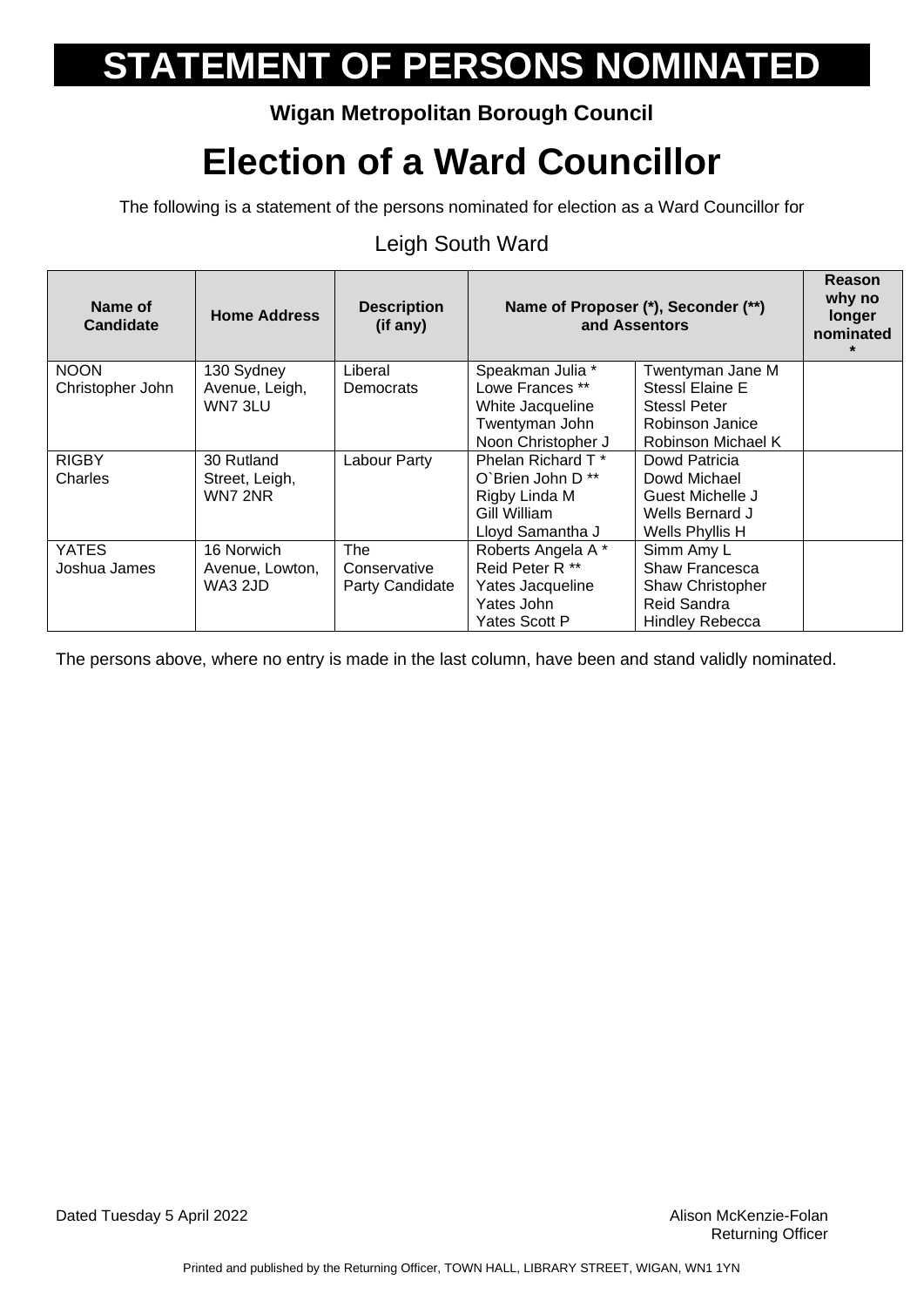### **Wigan Metropolitan Borough Council**

## **Election of a Ward Councillor**

The following is a statement of the persons nominated for election as a Ward Councillor for

#### Leigh West Ward

| Name of<br><b>Candidate</b> | <b>Home Address</b> | <b>Description</b><br>(if any) | Name of Proposer (*), Seconder (**)<br>and Assentors |                                                 | Reason<br>why no<br>longer<br>nominated<br>$\star$ |
|-----------------------------|---------------------|--------------------------------|------------------------------------------------------|-------------------------------------------------|----------------------------------------------------|
| <b>BROWN</b>                | 65 Glebe Street,    | Labour Party                   | Anderton Dane K <sup>*</sup>                         | Greensmith Allen                                |                                                    |
| Samantha Clare              | Leigh, WN7 1RF      |                                | Greensmith Susan J                                   | <b>Turner Katie E</b><br><b>Brown Matthew L</b> |                                                    |
|                             |                     |                                | Anderson Kevin                                       | Collier Linda S                                 |                                                    |
|                             |                     |                                | Dalton Thomas F                                      | <b>Collier Patrick</b>                          |                                                    |
|                             |                     |                                | Hampson Peter                                        |                                                 |                                                    |
| <b>HARGREAVES</b>           | 2 Elm Tree Road,    | Leigh West                     | Evans David J *                                      | <b>Fraser Steven</b>                            |                                                    |
| Jayson Allan                | Lowton, WA3         | Independent                    | Morris Christian **                                  | <b>McCallum Robert</b>                          |                                                    |
|                             | 2NH                 |                                | Evans Michelle<br>Martin Janina                      | <b>Almond Vivien</b><br><b>Martin Trevor</b>    |                                                    |
|                             |                     |                                | <b>Fraser Norma</b>                                  | <b>Fraser David</b>                             |                                                    |
| <b>HONEY</b>                | (address in         | Liberal                        | Miller Scott A D <sup>*</sup>                        | Liptrot Anthony J                               |                                                    |
| Sharron-Lee                 | Wigan)              | Democrats                      | Gill Patrick S <sup>**</sup>                         | Liptrot Leanne M                                |                                                    |
|                             |                     |                                | Parkin Lewis D                                       | <b>Williams Diane</b>                           |                                                    |
|                             |                     |                                | Urbani Peter                                         | <b>Garlick Stephen</b>                          |                                                    |
|                             |                     |                                | Liptrot Fay M                                        | Honey Sharron L                                 |                                                    |
| <b>MCCLELLAND</b>           | (address in         | <b>The</b>                     | Maher Katrina *                                      | Rawlinson Aimie L                               |                                                    |
| <b>Tracey Marie</b>         | Wigan)              | Conservative                   | Chadwick Hilary M <sup>**</sup>                      | Gaskell Gareth A                                |                                                    |
|                             |                     | Party Candidate                | <b>Walmsley Luke S</b>                               | Edwards Stephanie J                             |                                                    |
|                             |                     |                                | Naylor Billie                                        | Oakley Gwen                                     |                                                    |
|                             |                     |                                | Fone Sarah J                                         | Jenkinson Melissa L                             |                                                    |

The persons above, where no entry is made in the last column, have been and stand validly nominated.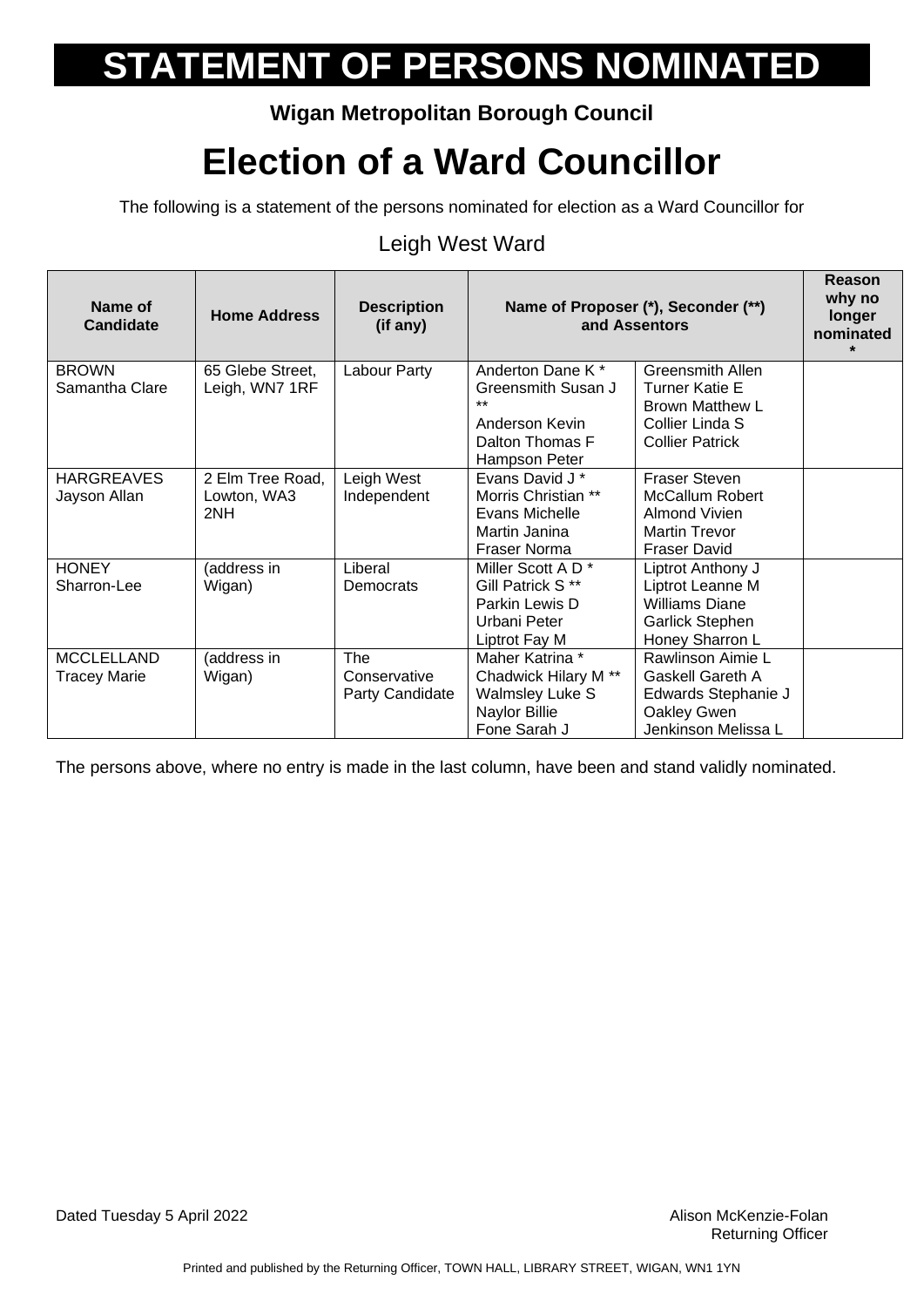### **Wigan Metropolitan Borough Council**

## **Election of a Ward Councillor**

The following is a statement of the persons nominated for election as a Ward Councillor for

#### Lowton East Ward

| Name of<br><b>Candidate</b> | <b>Home Address</b> | <b>Description</b><br>(if any) | Name of Proposer (*), Seconder (**)<br>and Assentors |                   | <b>Reason</b><br>why no<br>longer<br>nominated |
|-----------------------------|---------------------|--------------------------------|------------------------------------------------------|-------------------|------------------------------------------------|
| <b>HOULTON</b>              | 342 Newton          | The                            | Woolley Stanley *                                    | Hall Alistair J   |                                                |
| <b>Edward Noel</b>          | Road, Lowton,       | Conservative                   | Peake Annette F **                                   | Kay David J       |                                                |
|                             | <b>WA3 1HE</b>      | Party Candidate                | Kay Catherine S                                      | Houlton Gerard J  |                                                |
|                             |                     |                                | <b>Hall Elaine</b>                                   | Gough Sheila      |                                                |
|                             |                     |                                | Sandiford Kathleen A                                 | Cooper Marie E    |                                                |
| <b>LLOYD</b>                | 446 Newton          | Labour Party                   | Gregory Jennifer A*                                  | Thornber Eileen M |                                                |
| <b>Garry Peter</b>          | Road, Lowton,       |                                | Gregory Paul J**                                     | Thornber Roger    |                                                |
|                             | WA3 1JE             |                                | Carr Eva M                                           | Smith Karen       |                                                |
|                             |                     |                                | Carr James E                                         | Smith Michael     |                                                |
|                             |                     |                                | Lloyd Norma                                          | Dodd Alan P       |                                                |

The persons above, where no entry is made in the last column, have been and stand validly nominated.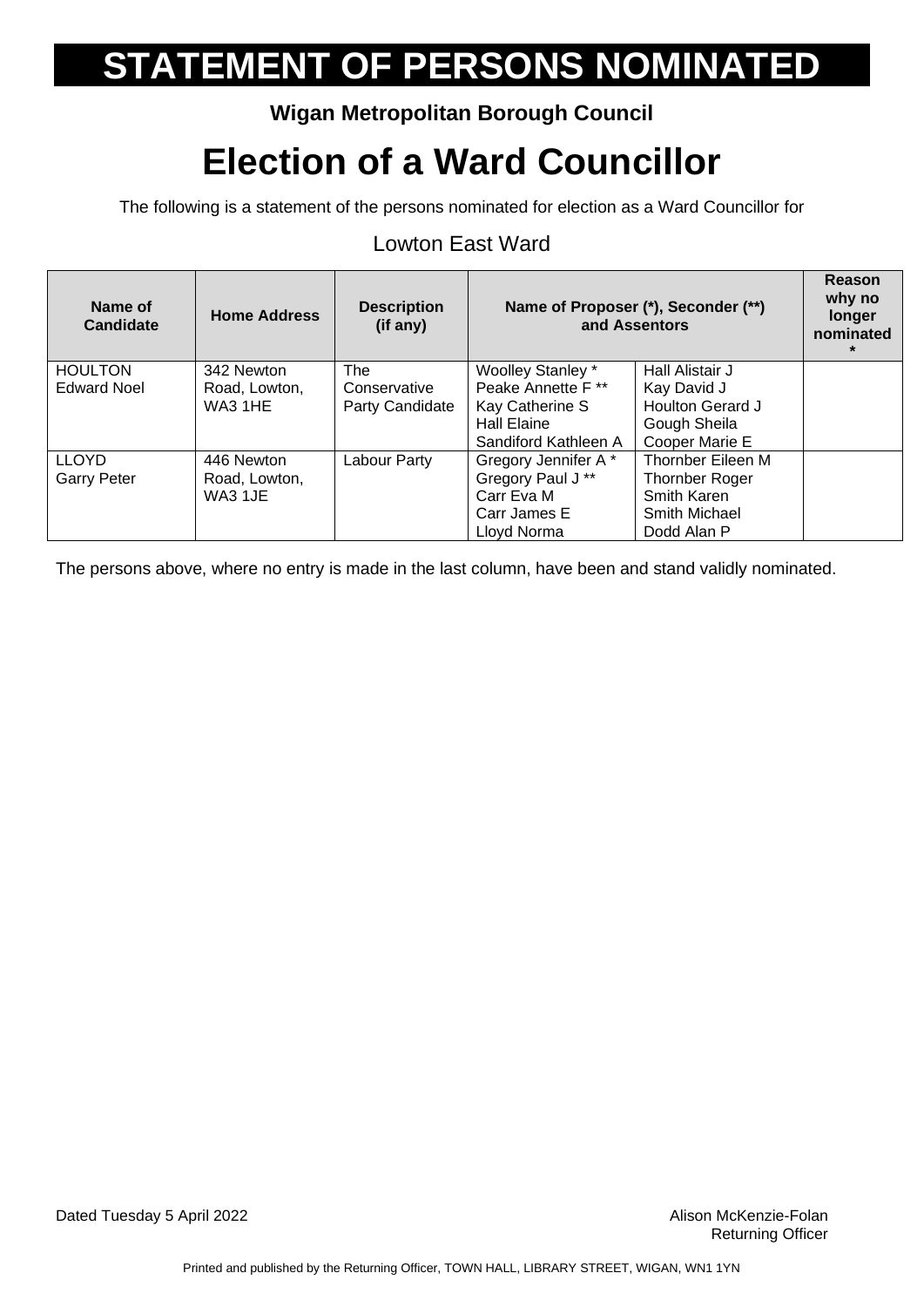### **Wigan Metropolitan Borough Council**

## **Election of a Ward Councillor**

The following is a statement of the persons nominated for election as a Ward Councillor for

#### Orrell Ward

| Name of<br><b>Candidate</b> | <b>Home Address</b> | <b>Description</b><br>(if any) | Name of Proposer (*), Seconder (**)<br>and Assentors |                            | <b>Reason</b><br>why no<br>longer<br>nominated |
|-----------------------------|---------------------|--------------------------------|------------------------------------------------------|----------------------------|------------------------------------------------|
| <b>STEVENSON</b>            | 3 Dalecrest,        | Liberal                        | Stevenson Joan *                                     | McCooey Sharon M           |                                                |
| Neil Duncan                 | Billinge, Wigan,    | Democrats                      | Stevenson Laura E **                                 | Dean Linda M               |                                                |
|                             | <b>WN5 7JZ</b>      |                                | Stevenson Andrew J                                   | <b>Matthews Geoffrey S</b> |                                                |
|                             |                     |                                | <b>Brewer Gillian M</b>                              | Butler John D              |                                                |
|                             |                     |                                | Masterton Ada                                        | <b>Butler Margaret</b>     |                                                |
| <b>WINSTANLEY</b>           | 111 Bolton Road,    | <b>The</b>                     | Clayton Marjorie *                                   | Jackson Rita M             |                                                |
| Michael William             | Ashton-In-          | Conservative                   | Winstanley Joan K**                                  | Harris Mark P              |                                                |
|                             | Makerfield,         | Party Candidate                | Parry Christine H                                    | Atherton Brian G           |                                                |
|                             | Wigan, WN4 8AD      |                                | Cooper Dominic A                                     | Atherton Hilary J          |                                                |
|                             |                     |                                | <b>Hollinshead Keith</b>                             | Downham Brenda             |                                                |
| <b>WOOD</b>                 | (address in         | Labour And Co-                 | Rigby Eileen W*                                      | Lusher Rita                |                                                |
| Dave                        | Wigan)              | operative Party                | Swift Ernest F <sup>**</sup>                         | Middlehurst Norman         |                                                |
|                             |                     |                                | Haygarth Francesca                                   | Wilson Kathleen            |                                                |
|                             |                     |                                | C                                                    | Banks Clare M              |                                                |
|                             |                     |                                | <b>Tebbutt Mark I</b>                                | Comerford Michael          |                                                |
|                             |                     |                                | Hanson Donald W                                      |                            |                                                |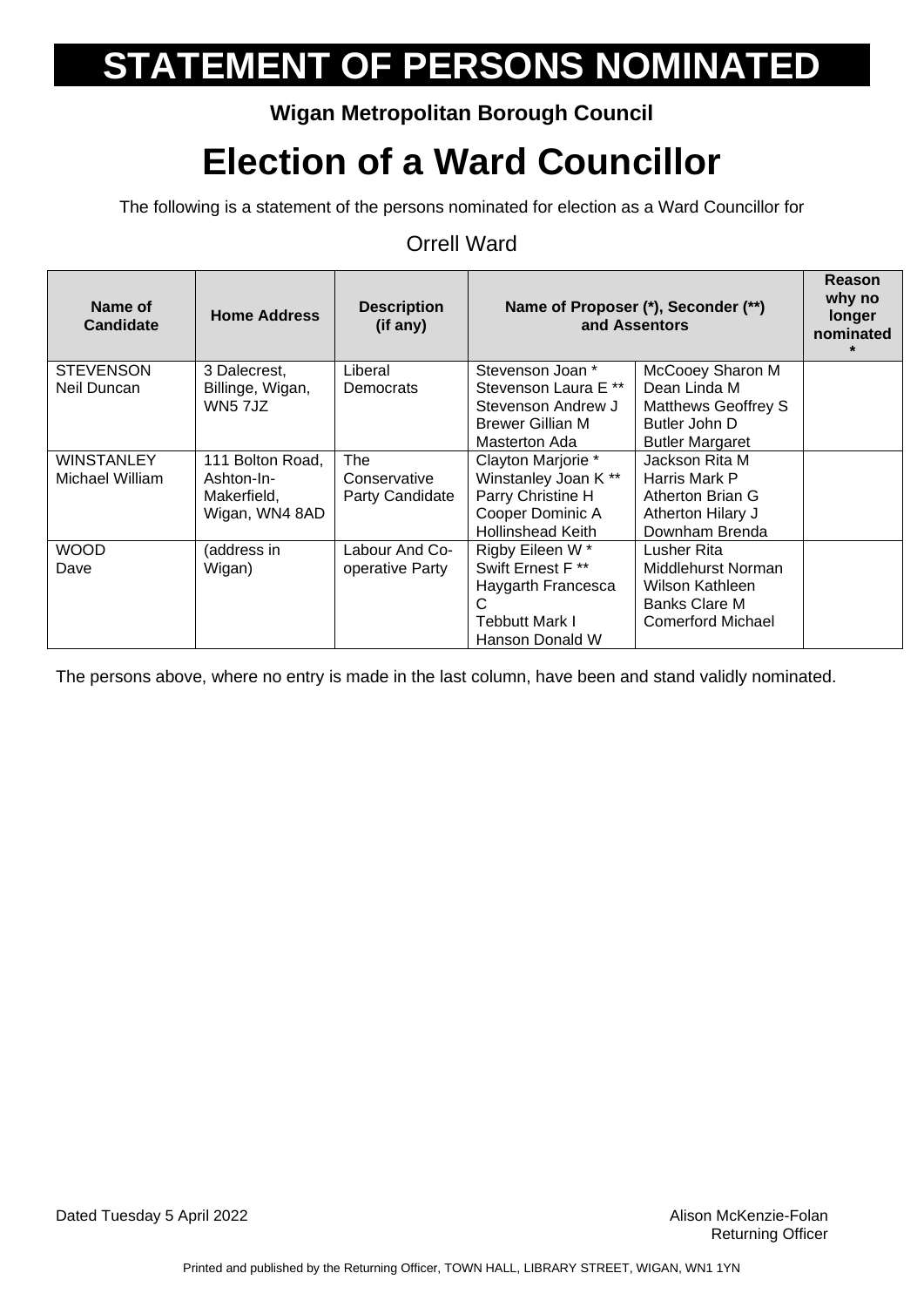### **Wigan Metropolitan Borough Council**

## **Election of a Ward Councillor**

The following is a statement of the persons nominated for election as a Ward Councillor for

#### Pemberton Ward

| Name of<br><b>Candidate</b> | <b>Home Address</b> | <b>Description</b><br>(if any) |                                                 | Name of Proposer (*), Seconder (**)<br>and Assentors | Reason<br>why no<br>longer<br>nominated<br>$\star$ |
|-----------------------------|---------------------|--------------------------------|-------------------------------------------------|------------------------------------------------------|----------------------------------------------------|
| <b>BURLEY</b>               | 20 Alvanley         | Liberal                        | MacNamara Donald J                              | <b>Bibby Claire L</b>                                |                                                    |
| David John                  | Close, Kitt Green,  | Democrats                      |                                                 | <b>Addison Stuart</b>                                |                                                    |
|                             | Wigan, WN5 OHL      |                                | Fagan Marianne **                               | <b>Bibby Stuart</b>                                  |                                                    |
|                             |                     |                                | Dickinson Sheila                                | <b>Hulse David</b>                                   |                                                    |
|                             |                     |                                | Dickinson Jeffrey<br><b>Fairhurst Christine</b> | Hulse Jean                                           |                                                    |
| <b>PEET</b>                 | 355A Ormskirk       | <b>The</b>                     | Lynch Carole A*                                 | <b>Foster Geoffrey</b>                               |                                                    |
| Jean Margaret               | Road, Wigan,        | Conservative                   | Bailey Sheila V **                              | <b>Foster Dean</b>                                   |                                                    |
|                             | WN5 9DL             | Party Candidate                | <b>Spencer Neil</b>                             | <b>Foster Neil</b>                                   |                                                    |
|                             |                     |                                | <b>Coates Eveline</b>                           | <b>Sutton Shirley N</b>                              |                                                    |
|                             |                     |                                | Foster Elizabeth                                | Morris Audrey                                        |                                                    |
| <b>PORTER</b>               | 98 Kitt Green       | Independent                    | Jolley Carl *                                   | Balmforth Sharon E                                   |                                                    |
| Tony                        | Road, Wigan,        |                                | Jolley Sean D <sup>**</sup>                     | <b>Woodward Yvonne</b>                               |                                                    |
|                             | WN5 OHJ             |                                | <b>Holt Susan</b>                               | Lyon Elaine                                          |                                                    |
|                             |                     |                                | Armstrong Joanne L                              | Gaskell Nicola J                                     |                                                    |
|                             |                     |                                | Holt William D                                  | Gaskell Daisy J                                      |                                                    |
| <b>PRESCOTT</b>             | 31 City Road, Kitt  | Labour Party                   | Prescott Jeanette *                             | Hickey Kelly S                                       |                                                    |
| Paul                        | Green, Wigan,       |                                | Prescott Kim <sup>**</sup>                      | <b>Prescott Antony</b>                               |                                                    |
|                             | WN5 0AY             |                                | Lowery Alicia J                                 | Nicholson James                                      |                                                    |
|                             |                     |                                | <b>Prescott Michael</b>                         | Knowles Kathryne-                                    |                                                    |
|                             |                     |                                | Joemon Silviya                                  | Jayne R                                              |                                                    |
|                             |                     |                                |                                                 | <b>Gaskell Stephen</b>                               |                                                    |

The persons above, where no entry is made in the last column, have been and stand validly nominated.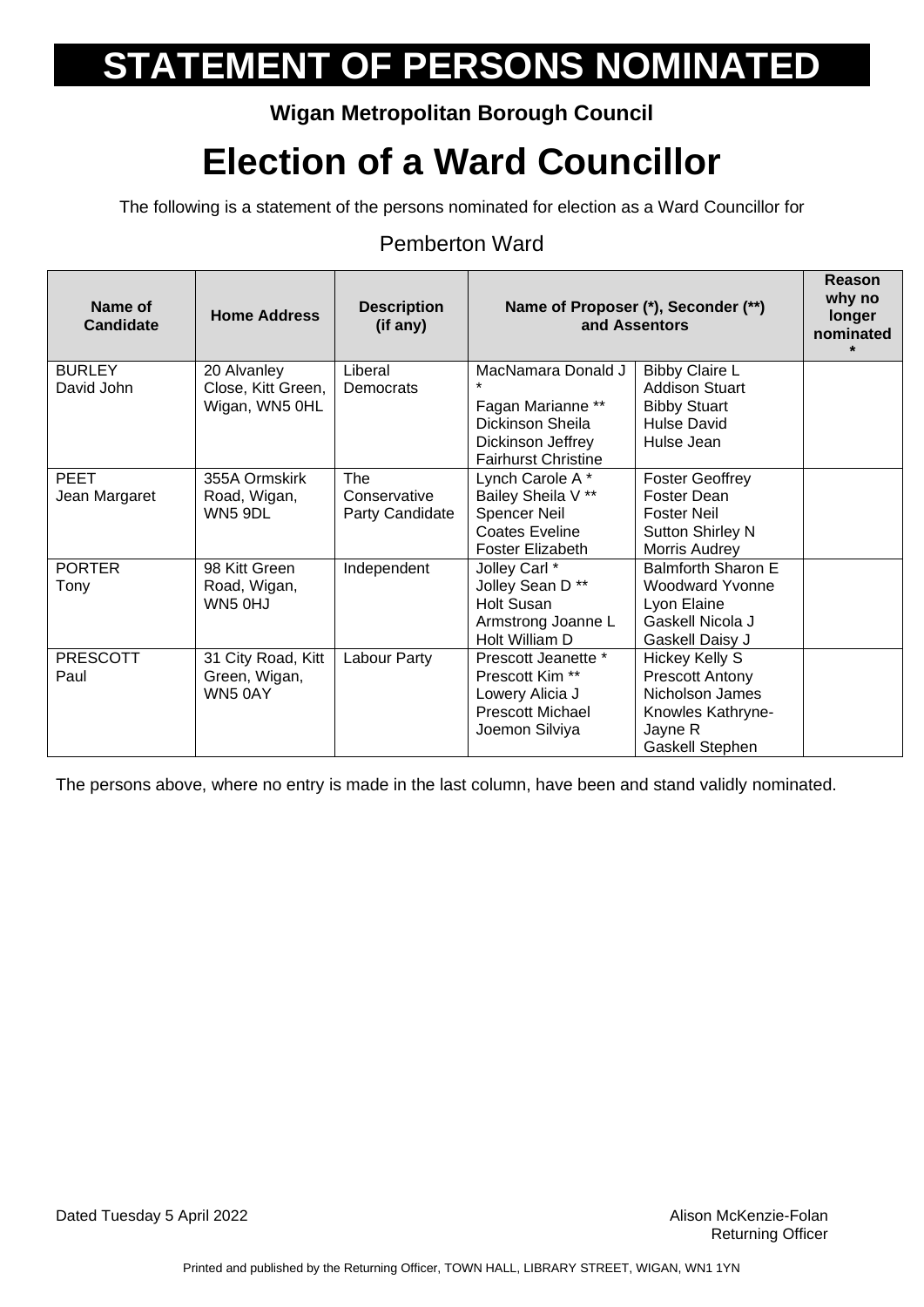### **Wigan Metropolitan Borough Council**

## **Election of a Ward Councillor**

The following is a statement of the persons nominated for election as a Ward Councillor for

#### Shevington with Lower Ground Ward

| Name of<br><b>Candidate</b>                                 | <b>Home Address</b>                                    | <b>Description</b><br>(if any)                           |                                                                                                               | Name of Proposer (*), Seconder (**)<br>and Assentors                                                       | Reason<br>why no<br>longer<br>nominated<br>$\star$ |
|-------------------------------------------------------------|--------------------------------------------------------|----------------------------------------------------------|---------------------------------------------------------------------------------------------------------------|------------------------------------------------------------------------------------------------------------|----------------------------------------------------|
| <b>CROMBIE-</b><br><b>FISHER</b><br><b>Brian Craig Duff</b> | 28 Hullet Close,<br>Shevington Vale,<br>Wigan, WN6 9LD | Liberal<br>Democrats                                     | Ciaputa Vicki K F *<br>Crombie-Fisher<br>Calum D F **<br>Ciaputa Michael A<br>Court David C<br>Court Lena E E | Garner Nicola M<br>Garner Joseph G<br>Cheetham Gareth J<br>Cheetham Sharon L<br>Crombie-Fisher Brian<br>CD |                                                    |
| <b>FAIRHURST</b><br>Gareth William                          | 31 Littleton<br>Grove, Standish,<br>Wigan, WN6 OLL     | Shevington<br>Independents<br>Part Wigan<br>Independents | Bland Luke I*<br>Calderbank Charles J<br>$***$<br>Shaw Kenneth<br>Parr Michael<br>Parkinson Antony K          | <b>Charnock Claire M</b><br><b>Bland lan</b><br>Bland Angela M L<br><b>Bland Liam P</b><br>Brown Janet     |                                                    |
| <b>GALLIGAN</b><br><b>Vicky</b>                             | (address in<br>Wigan)                                  | Labour Party                                             | Whitham Marlaine T *<br>Maloney James W **<br>Miles Carole J<br>France Craig A<br>Whiteley John B             | Lawrence-Wood<br>Jane<br><b>Whitfield Ashley</b><br>Whiteley Ira E<br>Davies Janene K<br>Morris Isobel R   |                                                    |
| <b>ROBINSON</b><br>Gary                                     | 13 Elm Avenue,<br>Standish, WN6<br>0ED                 | The<br>Conservative<br>Party Candidate                   | McNamara Daniel A *<br>Talbot Winifred **<br>Yarwood Glenn<br>Jump Jean<br>Marsh-Plested Laura<br>E           | Magleave Catherine<br>A<br>Magleave lan<br>Farnworth Joanne L<br><b>Farnworth Mark</b><br>Winnard Antony B |                                                    |

The persons above, where no entry is made in the last column, have been and stand validly nominated.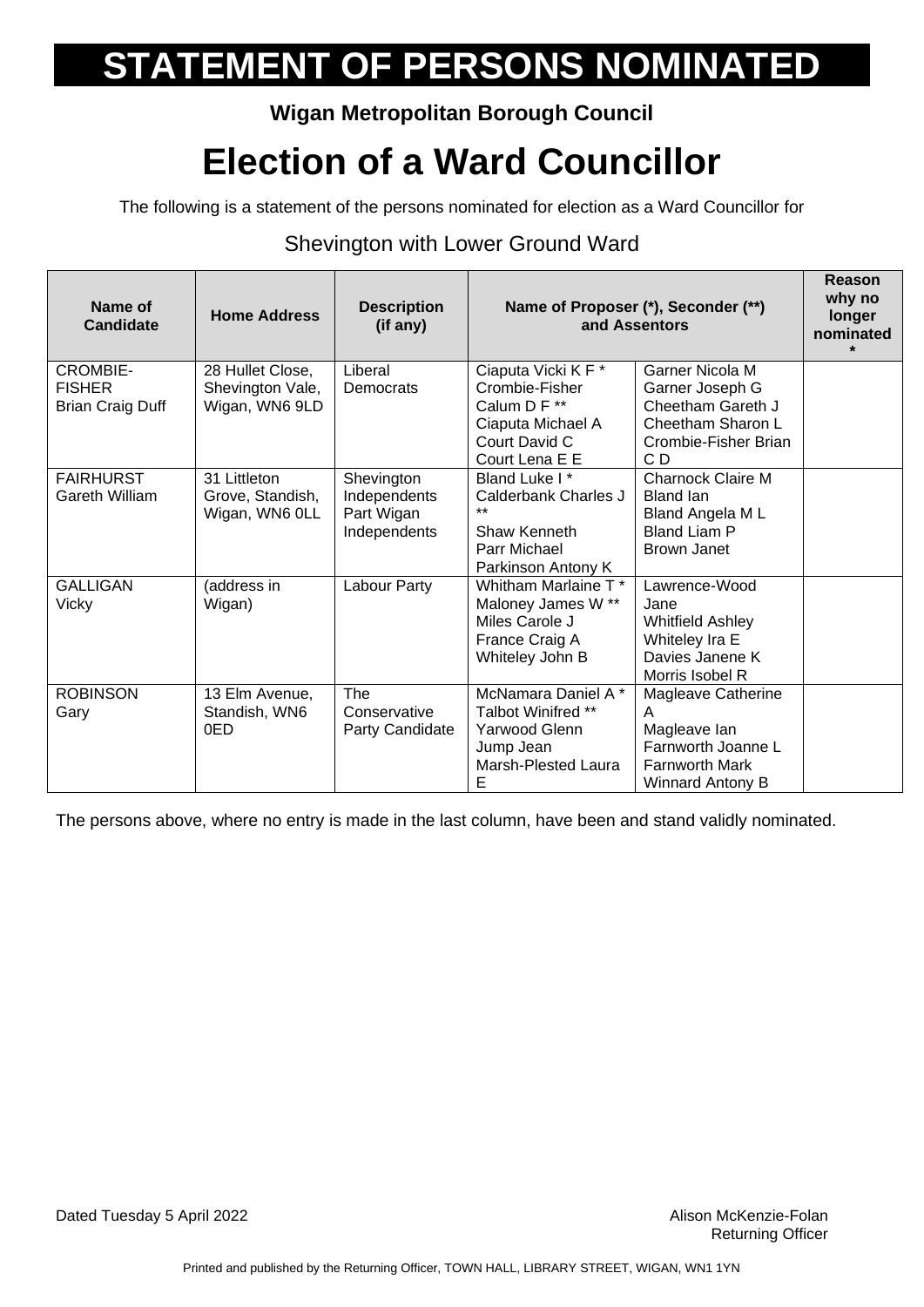### **Wigan Metropolitan Borough Council**

## **Election of a Ward Councillor**

The following is a statement of the persons nominated for election as a Ward Councillor for

#### Standish with Langtree Ward

| Name of<br><b>Candidate</b> | <b>Home Address</b> | <b>Description</b><br>(if any) | Name of Proposer (*), Seconder (**)<br>and Assentors |                           | Reason<br>why no<br>longer<br>nominated<br>$\star$ |
|-----------------------------|---------------------|--------------------------------|------------------------------------------------------|---------------------------|----------------------------------------------------|
| <b>ATHERTON</b>             | 45 Sheldon          | <b>The</b>                     | Whittingham                                          | <b>Whittingham Carole</b> |                                                    |
| Judith                      | Avenue,             | Conservative                   | Raymond*                                             | Α                         |                                                    |
|                             | Standish, WN6       | Party Candidate                | Marsh Adam J **                                      | Whittingham Kate E        |                                                    |
|                             | <b>OLW</b>          |                                | Atherton Susan                                       | Whittingham Neil R        |                                                    |
|                             |                     |                                | <b>Atherton Margaret</b>                             | Atherton Judith           |                                                    |
|                             |                     |                                | Atherton Allan                                       | Cullin Amanda J           |                                                    |
| <b>FAIRHURST</b>            | 31 Littleton        | <b>Standish</b>                | Fairhurst Gareth *                                   | <b>Whittle Brian</b>      |                                                    |
| <b>Debbie</b>               | Grove, Standish,    | Independents                   | <b>Fairhurst Debbie **</b>                           | Grady David J             |                                                    |
|                             | Wigan, Lancs,       |                                | Grady Carl J                                         | <b>Grady Mark</b>         |                                                    |
|                             | WN6 OLL             |                                | Latham Adele J                                       | Dunlop Neil J             |                                                    |
|                             |                     |                                | Fairhurst Gareth M T                                 | <b>Grady Eunice M</b>     |                                                    |
| <b>MUGAN</b>                | 10 Robin Hill       | Labour Party                   | Parkinson Deborah G                                  | Leech Rita                |                                                    |
| <b>Terry</b>                | Lane, Standish,     |                                |                                                      | Davies George             |                                                    |
|                             | Wigan, WN6 0QX      |                                | Gaffney Margaret T                                   | Mugan lan J               |                                                    |
|                             |                     |                                | $***$                                                | Davies Ena                |                                                    |
|                             |                     |                                | Mugan Julie A                                        | Crosby Michael J          |                                                    |
|                             |                     |                                | Mugan Kieran A                                       |                           |                                                    |
|                             |                     |                                | Mugan Joanne E                                       |                           |                                                    |

The persons above, where no entry is made in the last column, have been and stand validly nominated.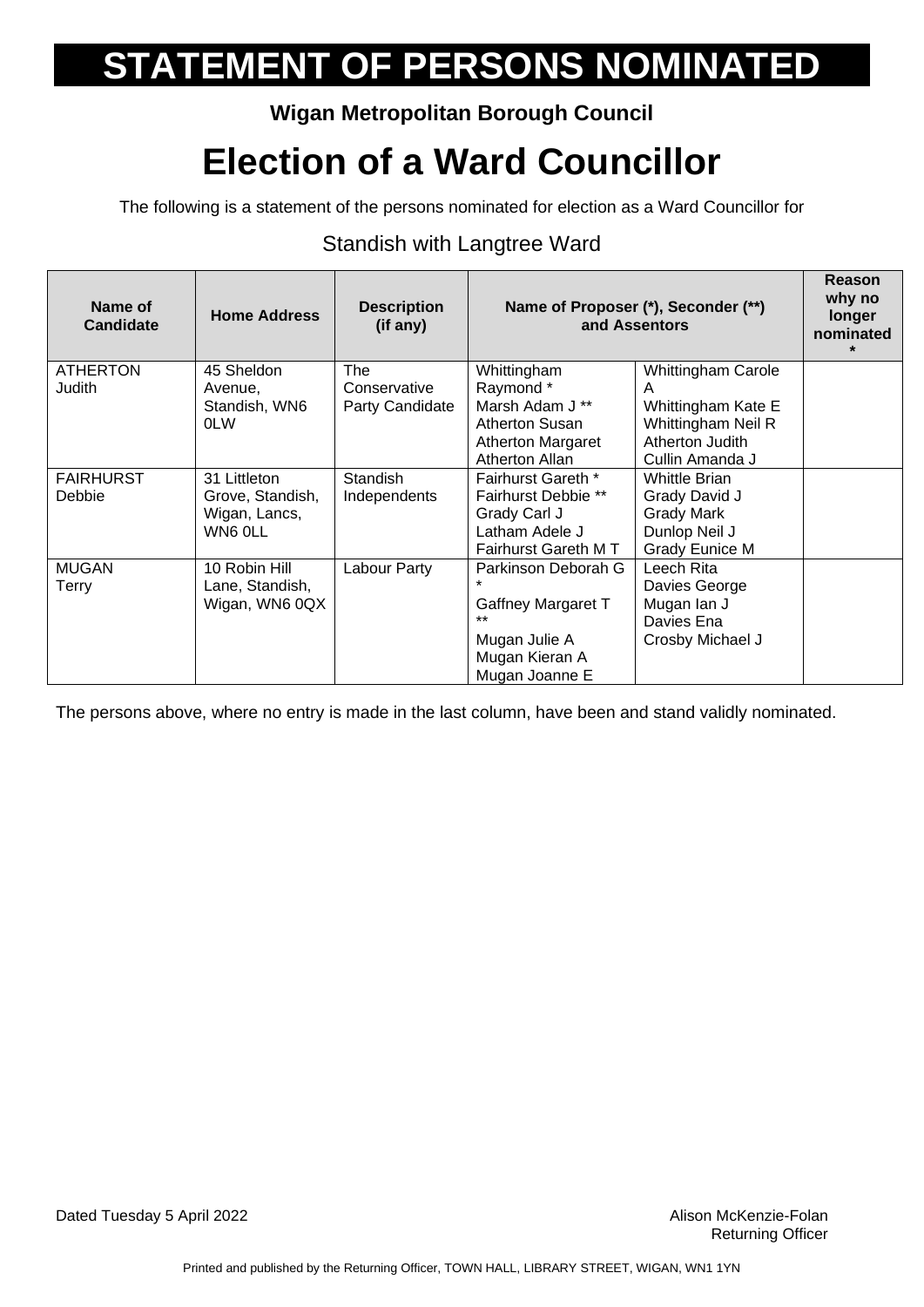### **Wigan Metropolitan Borough Council**

## **Election of a Ward Councillor**

The following is a statement of the persons nominated for election as a Ward Councillor for

#### Tyldesley Ward

| Name of<br><b>Candidate</b> | <b>Home Address</b> | <b>Description</b><br>(if any) | Name of Proposer (*), Seconder (**)<br>and Assentors |                           | <b>Reason</b><br>why no<br>longer<br>nominated |
|-----------------------------|---------------------|--------------------------------|------------------------------------------------------|---------------------------|------------------------------------------------|
| <b>HOULTON</b>              | 342 Newton          | <b>The</b>                     | Walch Janet E <sup>*</sup>                           | <b>Williams Denis</b>     |                                                |
| Gerard Joseph               | Road, Lowton,       | Conservative                   | Harris John **                                       | <b>Williams Christine</b> |                                                |
|                             | WA3 1HE             | Party Candidate                | Muggeridge Keith A                                   | Snowden Margaret          |                                                |
|                             |                     |                                | <b>Baker Peter L</b>                                 | Snowden Kevin             |                                                |
|                             |                     |                                | <b>Baker Carol Y</b>                                 | Dawes Joanne              |                                                |
| <b>MARSHALL</b>             | 202 Astley Street,  | Labour Party                   | Eastoe Jessica E *                                   | Taylor Barry J            |                                                |
| Joanne                      | Tyldesley, M29      |                                | <b>Woolhead Frederick</b>                            | <b>Marshall Brett I</b>   |                                                |
|                             | 7AX                 |                                | .J **                                                | <b>Boydell David A</b>    |                                                |
|                             |                     |                                | Anderson Simon J                                     | McBride Lyndsey KT        |                                                |
|                             |                     |                                | Kirkpatrick Tamarra                                  | Roberts Christine L       |                                                |
|                             |                     |                                | C                                                    |                           |                                                |
|                             |                     |                                | Smith Robert V                                       |                           |                                                |

The persons above, where no entry is made in the last column, have been and stand validly nominated.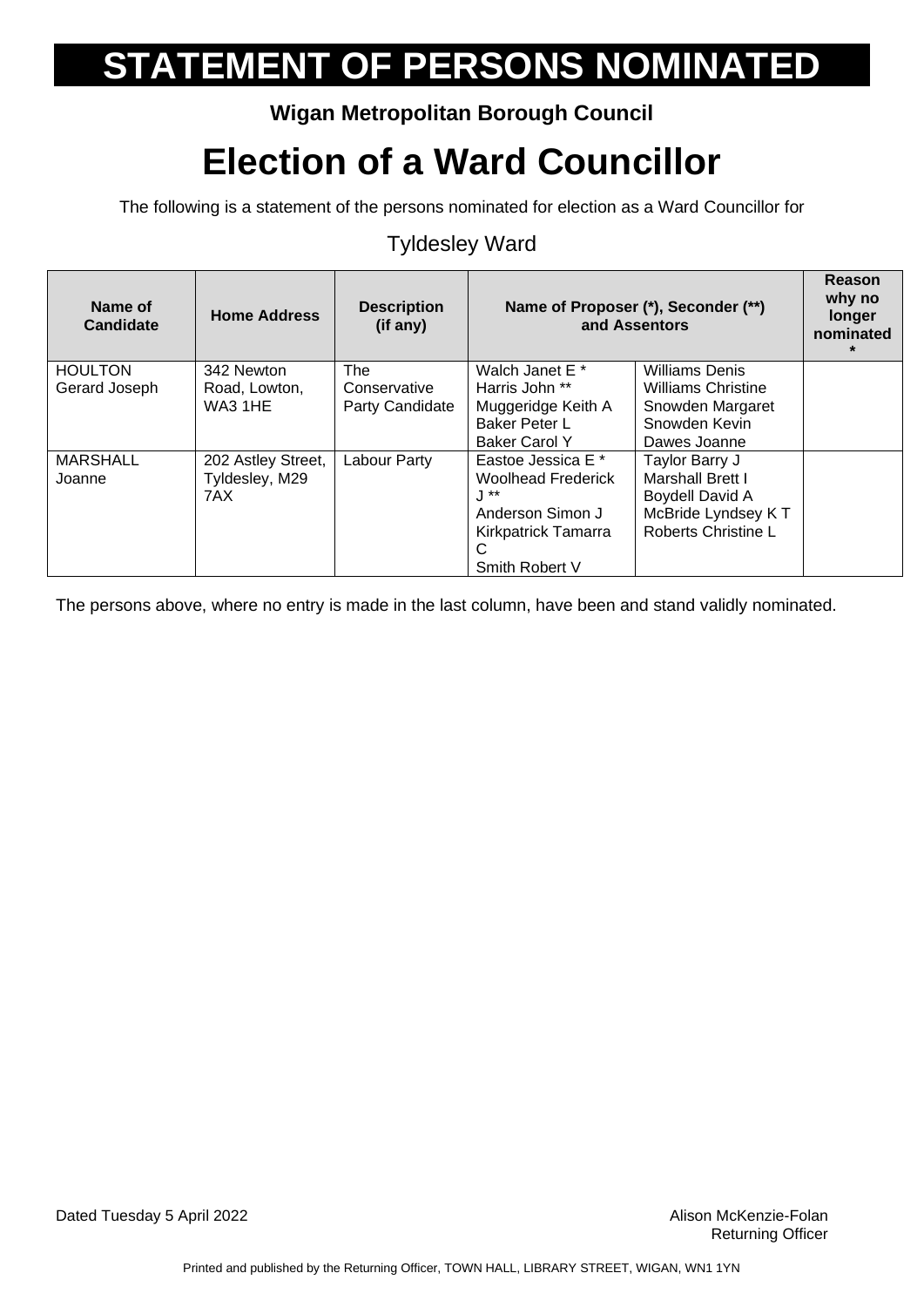### **Wigan Metropolitan Borough Council**

## **Election of a Ward Councillor**

The following is a statement of the persons nominated for election as a Ward Councillor for

### Wigan Central Ward

| Name of<br><b>Candidate</b> | <b>Home Address</b> | <b>Description</b><br>(if any) |                              | Name of Proposer (*), Seconder (**)<br>and Assentors | Reason<br>why no<br>longer<br>nominated |
|-----------------------------|---------------------|--------------------------------|------------------------------|------------------------------------------------------|-----------------------------------------|
| <b>DAVIES</b>               | 18 Quakers          | Labour Party                   | Calder David *               | <b>Weston Keith</b>                                  |                                         |
| George                      | Place, Standish,    |                                | Calder Hilda **              | Weston Sheila                                        |                                         |
|                             | Wigan, WN6 0TQ      |                                | Hunt Lawrence                | Hollingsworth Patricia                               |                                         |
|                             |                     |                                | <b>Hunt Collette</b>         | м                                                    |                                         |
|                             |                     |                                | Eccles Alison                | <b>Hollingsworth George</b>                          |                                         |
|                             |                     |                                |                              | Shone Alex C                                         |                                         |
| <b>PENDLEBURY</b>           | 54 St Pauls         | The                            | Ellison Ian C R *            | Lowe Kathryn A                                       |                                         |
| Cyril                       | Avenue, Wigan,      | Conservative                   | Taylor David M <sup>**</sup> | Atherton Margaret                                    |                                         |
|                             | WN3 5LL             | Party Candidate                | <b>Holmes Barry</b>          | Atherton James                                       |                                         |
|                             |                     |                                | Westhead Ronald J            | <b>Walford Peter B</b>                               |                                         |
|                             |                     |                                | Westhead Andrea C            | Taylor Louise C                                      |                                         |
| <b>WADDICOR</b>             | 40 Holmes           | Liberal                        | Holland Andrew J L *         | Ayres John                                           |                                         |
| Caroline                    | House Avenue,       | Democrats                      | Deeley Simon **              | Miners Aidan D                                       |                                         |
|                             | Wigan, WN3 6ED      |                                | Deeley Fiona E               | Miners Lisa                                          |                                         |
|                             |                     |                                | Leeson Andrew                | Thomas Janet                                         |                                         |
|                             |                     |                                | <b>Thomas David</b>          | <b>Prince David</b>                                  |                                         |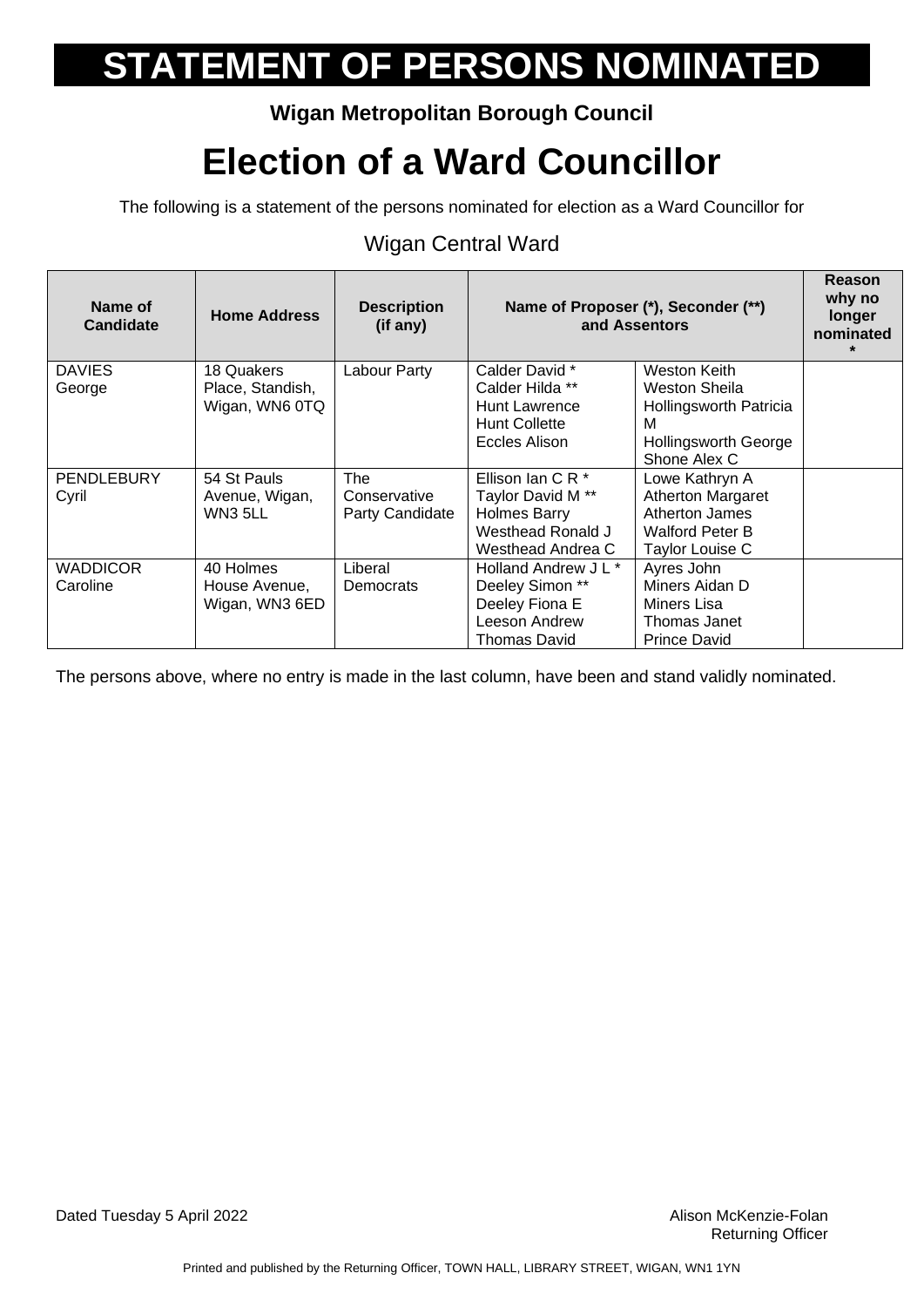### **Wigan Metropolitan Borough Council**

## **Election of a Ward Councillor**

The following is a statement of the persons nominated for election as a Ward Councillor for

#### Wigan West Ward

| Name of<br><b>Candidate</b> | <b>Home Address</b> | <b>Description</b><br>(if any) |                       | Name of Proposer (*), Seconder (**)<br>and Assentors | Reason<br>why no<br>longer<br>nominated |
|-----------------------------|---------------------|--------------------------------|-----------------------|------------------------------------------------------|-----------------------------------------|
| <b>ATHERTON</b>             | (address in         | <b>The</b>                     | White Mary A*         | Dutch Jacqueline R                                   |                                         |
| Margaret                    | Wigan)              | Conservative                   | Orme Joshua J **      | Dutch Aimee J                                        |                                         |
|                             |                     | Party Candidate                | Baybutt Alan G        | Dutch Aaron W                                        |                                         |
|                             |                     |                                | Evans Lewis D         | Evans David                                          |                                         |
|                             |                     |                                | Atherton Julie        | <b>Stubbs Peter</b>                                  |                                         |
| <b>CULLEN</b>               | 20 Acacia           | Labour Party                   | Wood David A *        | <b>Kelly Patrick K</b>                               |                                         |
| Phyll                       | Crescent, Beech     |                                | Sherrington Wood      | Hitchmough Helen                                     |                                         |
|                             | Hill, Wigan, WN6    |                                | Marie J <sup>**</sup> | Hitchmough Brian                                     |                                         |
|                             | 8QZ                 |                                | Gallagher Jean        | Cullen John M                                        |                                         |
|                             |                     |                                | Rankin Garry J        | <b>Ball Carole</b>                                   |                                         |
|                             |                     |                                | Kelly Lynne E         |                                                      |                                         |
| <b>DYER</b>                 | 153 Springfield     | Liberal                        | Rimmer Jean *         | Hutchings Janine L                                   |                                         |
| lan                         | Road, Wigan,        | Democrats                      | Snee Susan **         | Snow Rachael                                         |                                         |
|                             | WN6 7RL             |                                | Lowe Catherine        | O'Brien Terrence M                                   |                                         |
|                             |                     |                                | Lyon Katherine        | Hurst Anthony M                                      |                                         |
|                             |                     |                                | Oldham James E        | Connor James                                         |                                         |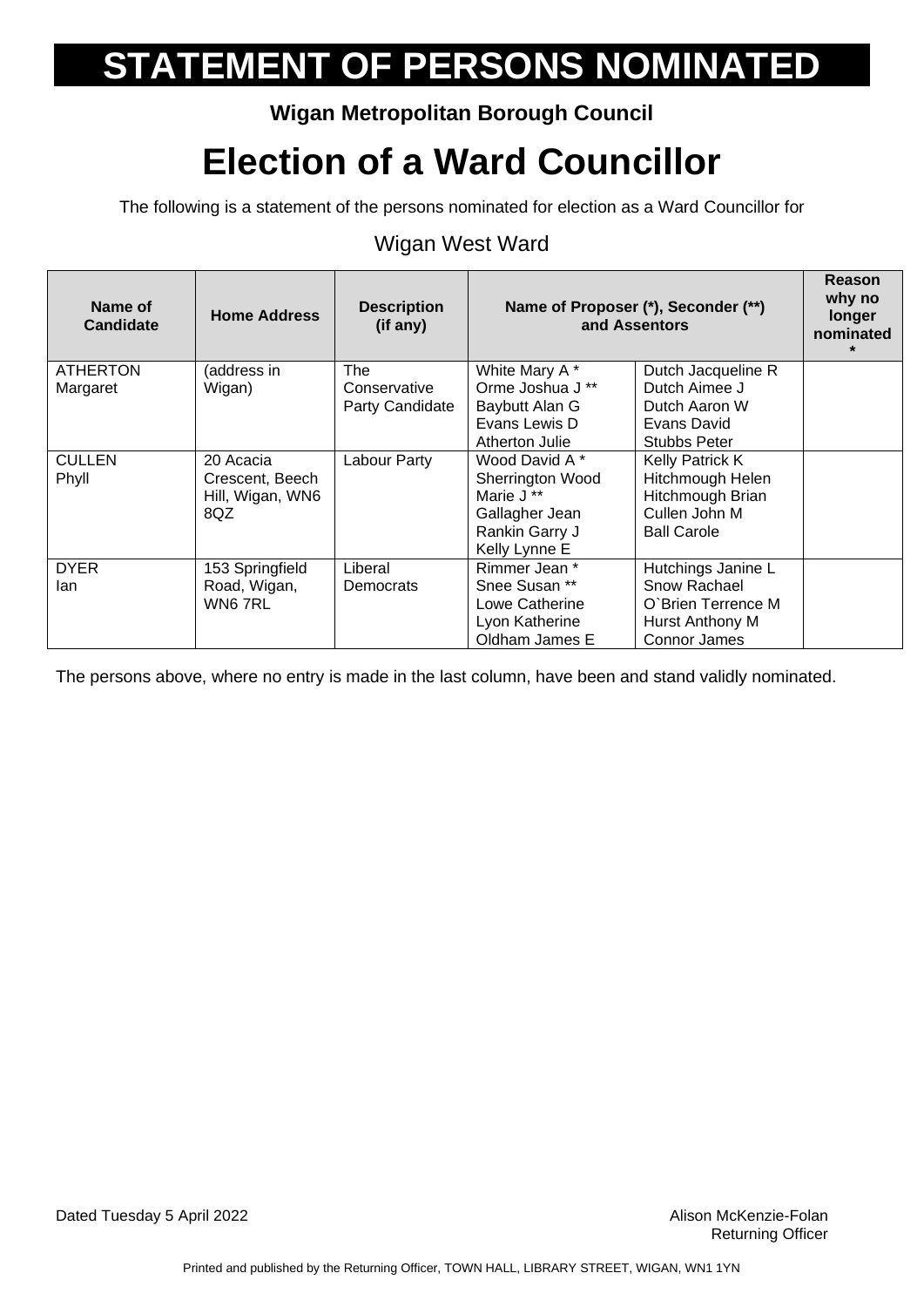### **Wigan Metropolitan Borough Council**

## **Election of a Ward Councillor**

The following is a statement of the persons nominated for election as a Ward Councillor for

#### Winstanley Ward

| Name of<br>Candidate | <b>Home Address</b> | <b>Description</b><br>(if any) | Name of Proposer (*), Seconder (**)<br>and Assentors |                           | Reason<br>why no<br>longer<br>nominated |
|----------------------|---------------------|--------------------------------|------------------------------------------------------|---------------------------|-----------------------------------------|
| <b>MORGAN</b>        | 1 Thoresby          | Labour Party                   | O'Neill Helen L*                                     | Donnelly Raymond J        |                                         |
| Clive William        | Close, Goose        |                                | Kenny Paul T**                                       | <b>Wallace Rita</b>       |                                         |
|                      | Green, Wigan,       |                                | O'Neill Martyn D                                     | Wallace Clare A           |                                         |
|                      | WN3 6RR             |                                | Morgan Marie T                                       | Edisbury Kathleen C       |                                         |
|                      |                     |                                | Donnelly Margaret F                                  | Evans Patricia            |                                         |
| <b>STEVENSON</b>     | 2 Jackwood          | Liberal                        | Thomas Stuart D <sup>*</sup>                         | Witt Brian E              |                                         |
| Robert Duncan        | Close, Wigan,       | <b>Democrats</b>               | <b>Waddicor Caroline **</b>                          | Parry Margaret            |                                         |
|                      | WN35DD              |                                | Poyntz David G                                       | Parry Glynne T            |                                         |
|                      |                     |                                | Boyle Peter A                                        | Poyntz Heather C          |                                         |
|                      |                     |                                | <b>Boyle Patricia M</b>                              | Hayden Diana M            |                                         |
| <b>WINSTANLEY</b>    | (address in         | <b>The</b>                     | Aspinall Peter *                                     | <b>Hasler Christine M</b> |                                         |
| Margaret Mary        | Wigan)              | Conservative                   | Aspinall June S**                                    | Hasler Philip R           |                                         |
|                      |                     | Party Candidate                | Aspinall lan                                         | <b>Swadkins Patricia</b>  |                                         |
|                      |                     |                                | Aspinall Martin D                                    | <b>Swadkins David</b>     |                                         |
|                      |                     |                                | Renshaw June G                                       | Swadkins Louise F         |                                         |